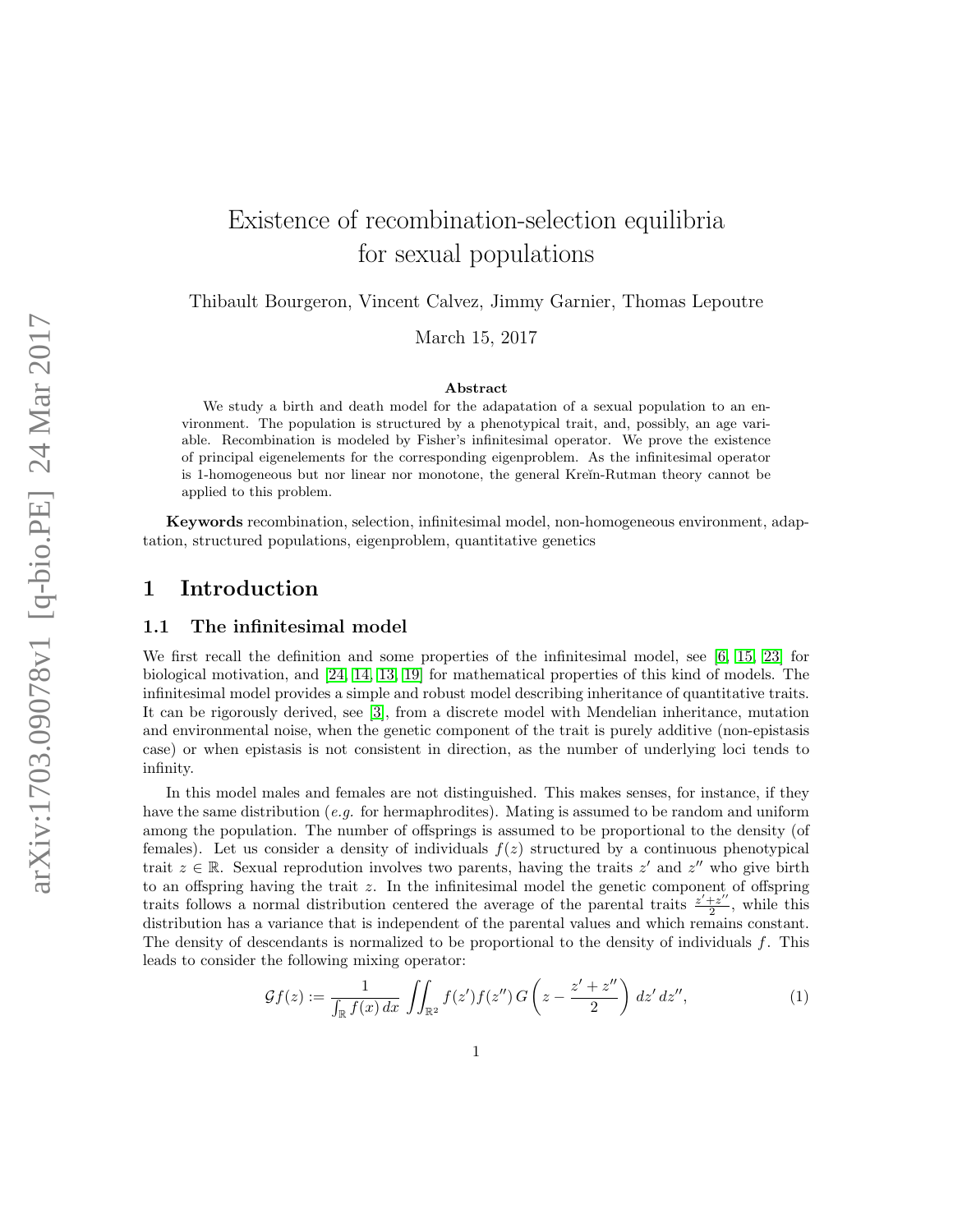where G is the gaussian distribution with the given variance  $V_{LE}/2$ , where  $V_{LE}$  is the variance at linkage equilibrium, see [\[5,](#page-16-5) [28,](#page-17-3) [27,](#page-17-4) [2,](#page-16-6) [17\]](#page-17-5).

As noticed in [\[28\]](#page-17-3), and used in [\[24\]](#page-17-1) for numerical simulations, the operator  $\mathcal G$  can be defined as a double convolution product:

<span id="page-1-1"></span>
$$
\mathcal{G}f(z) = \frac{4}{\int_{\mathbb{R}} f(x) \, dx} \left( G \ast f(2 \cdot) \ast f(2 \cdot) \right)(z),\tag{2}
$$

or equivalently through its Fourier transform, with the convention  $\hat{f}(\xi) = \int_{\mathbb{R}} e^{-ix\xi} f(x) dx$ :

$$
\widehat{\mathcal{G}f}(\xi) = \frac{1}{\widehat{f}(0)} \widehat{G}(\xi) \widehat{f}(\xi/2)^2.
$$
\n(3)

Beyond the biological background, we do not assume that the probability density function  $G$  is a gaussian function but we consider slightly more general cases.

### 1.2 The recombination-selection model without age structure

To model the adaptation of a population to an environment, let us consider a population density  $f(t, z)$  where  $t \geq 0$  is the time variable and z the trait variable. We assume the time variable t to be continuous. This implies that overlapping generations exist that is more than one breeding generation is present at any time. For the sake of simplicity we assume that the birth rate is constant and that selection is taken into account through the heterogeneous mortality rate  $\mu(z)$ .

These assumptions lead us to consider the following recombination-selection equation:

<span id="page-1-0"></span>
$$
\partial_t f(t, z) = -\mu(z) f(t, z) + \beta \mathcal{G}(f(t, \cdot))(z),\tag{4}
$$

where  $\mathcal G$  is defined by [\(1\)](#page-0-0). The model [\(4\)](#page-1-0) will be referred to as the homogeneous model.

The death rate  $\mu(z)$  is assumed to be a symmetric function in the trait variable z, so that the mortality is minimal at  $z = 0$ . We further assume that  $\mu(0) = 0$ , without loss of generality. The term  $\mu f$  models selection: individuals having the optimal trait  $z = 0$  have the minimal mortality rate, so are more likely to be maintained in the population. The second term  $\beta \mathcal{G}(f)$  is the birth term and models inheritance of the traits by the sexual reproduction, at birth.

For  $\mu = \beta$  constant, one can check that the size of the population is constant and the mean phenotypical trait is conserved. It has been shown, see [\[5,](#page-16-5) [28\]](#page-17-3), that [\(4\)](#page-1-0) has a unique steadystate, that is the Gaussian distribution of variance  $\sigma^2 = V_{LE}$ . Furthermore, it can be shown that the distribution  $f(t, \cdot)$  converges exponentially fast to the Gaussian distribution in the sense of Wasserstein distances, see [\[20\]](#page-17-6).

#### 1.3 The age-structured recombination-selection model

The antagonistic pleiotropy theory explains senescence by the selection of genes with positive effects at young ages even though they can be deleterious later in life, see [\[30\]](#page-17-7). This idea was formalized by Hamilton, [\[16\]](#page-16-7), and developped by Charlesworth, cf. [\[7,](#page-16-8) [8,](#page-16-9) [9\]](#page-16-10), and recently numerically studied in [\[10\]](#page-16-11). To model ageing of individuals we thus introduce an age variable  $a \geqslant 0$  in Equation [\(4\)](#page-1-0), see [\[26\]](#page-17-8)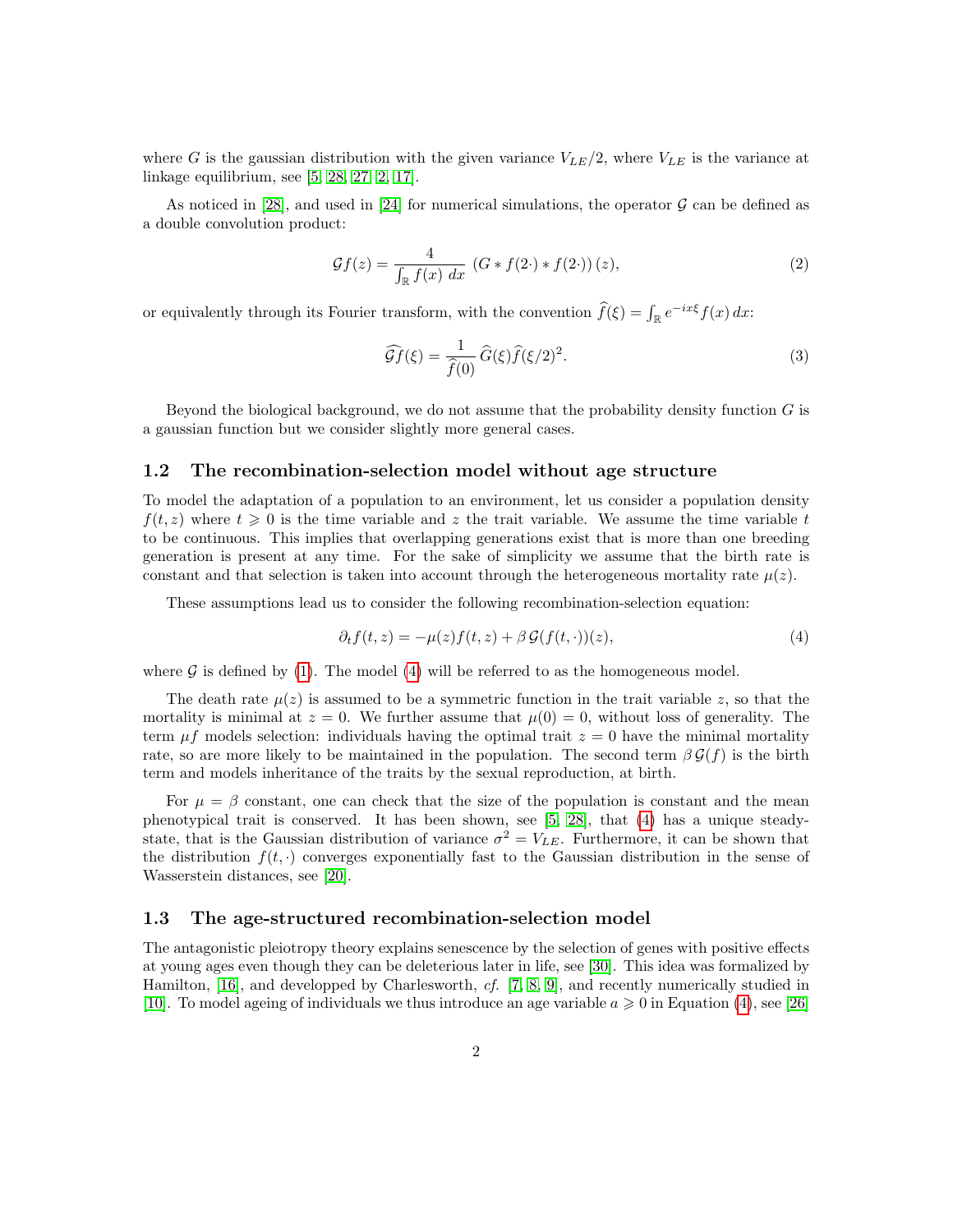for classical age-structured PDEs. This leads to consider the age-structured recombination-selection equation:

<span id="page-2-0"></span>
$$
\begin{cases} \partial_t f(t, a, z) + \partial_a f(t, a, z) + \mu(a, z) f(t, a, z) = 0, \\ f(t, 0, z) = \mathcal{G} \Big( \int_0^\infty \beta(a) f(t, a, \cdot) da \Big) (z), \end{cases} \tag{5}
$$

where G is defined by [\(1\)](#page-0-0). The death rate  $\mu(a, z)$  and the birth rate  $\beta(a)$  can depend on the age variable a. The first equation models that the age is increasing at speed one while the mortality is acting as for the homogeneous model [\(4\)](#page-1-0). The second equation models the inheritance of the trait at birth (age 0).

Examples. For different models, the age-specific effect of mutations are considered to affect a single age class or a range of age class. Different assumptions about the age-specific effect of mutations translate into different patterns of age-specific mortality, see [\[1,](#page-16-12) [9,](#page-16-10) [4,](#page-16-13) [25,](#page-17-9) [29\]](#page-17-10). In the previous age-continuous setting, some of these assumptions can be translated into considering death rates of the form:

<span id="page-2-3"></span>
$$
\mu(a, z) = |z|^{\alpha} \delta_{a=a^*}, \quad \text{or} \quad |z|^{\alpha} \mathbb{1}_{a \geq a^*}, \tag{6}
$$

where  $\alpha > 0$  and  $a^* > 0$ .

### 1.4 The principal eigenelements

As the operators  $f \mapsto \beta f$  and  $f \mapsto \mu \mathcal{G}(f)$  are 1-homogeneous, special solutions to [\(4\)](#page-1-0) of the form  $f(t, z) = e^{\lambda t} F(z)$ , resp. solutions to [\(5\)](#page-2-0) of the form  $f(t, a, z) = e^{\lambda t} F(a, z)$ , are characterized by pairs  $(\lambda, F)$  solving the following spectral problems. The real number  $\lambda$  is the rate at which the number of individuals grows  $(\lambda \geq 0)$  or decays  $(\lambda \leq 0)$ .

For the homogeneous model [\(4\)](#page-1-0) the spectral problem is to find a pair  $(\lambda, F)$  solution of:

<span id="page-2-2"></span>
$$
\begin{cases}\n\lambda F(z) + \mu(z)F(z) = \mathcal{G}(F)(z), \\
\int_{\mathbb{R}} F(z) dz = 1.\n\end{cases}
$$
\n(7)

For the age-structured model [\(5\)](#page-2-0) the spectral problem is to find a pair  $(\lambda, F)$  solution of:

<span id="page-2-1"></span>
$$
\begin{cases}\n\lambda F(a,z) + \partial_a F(a,z) + \mu(a,z)F(a,z) = 0, \\
F(0,z) = \mathcal{G}\left(\int_0^\infty \beta(a)F(a,\cdot) \, da\right)(z), \\
\int_{\mathbb{R}} F(0,z) \, dz = 1.\n\end{cases}
$$
\n(8)

As Problem  $(8)$  is 1-homogeneous with respect to F, we chose to normalize the density of newborns to be 1.

The operator  $G$  defined by [\(1\)](#page-0-0) is not linear, so that the classical Kreĭn-Rutman theory, see [\[18,](#page-17-11) [12\]](#page-16-14), cannot be applied to this problem. The operator G is positively 1-homogeneous and compact on subsets of  $L^1(\mathbb{R})$  with bounded variance, cf. proof of Theorem [2.1.](#page-3-0) But the operator  $\mathcal G$ is not monotone, because of the division by  $\int_{\mathbb{R}} f dx$ , so the generalization of Kreĭn-Rutman theory to 1-homogeneous operators cannot be applied neither, see for instance [\[21\]](#page-17-12).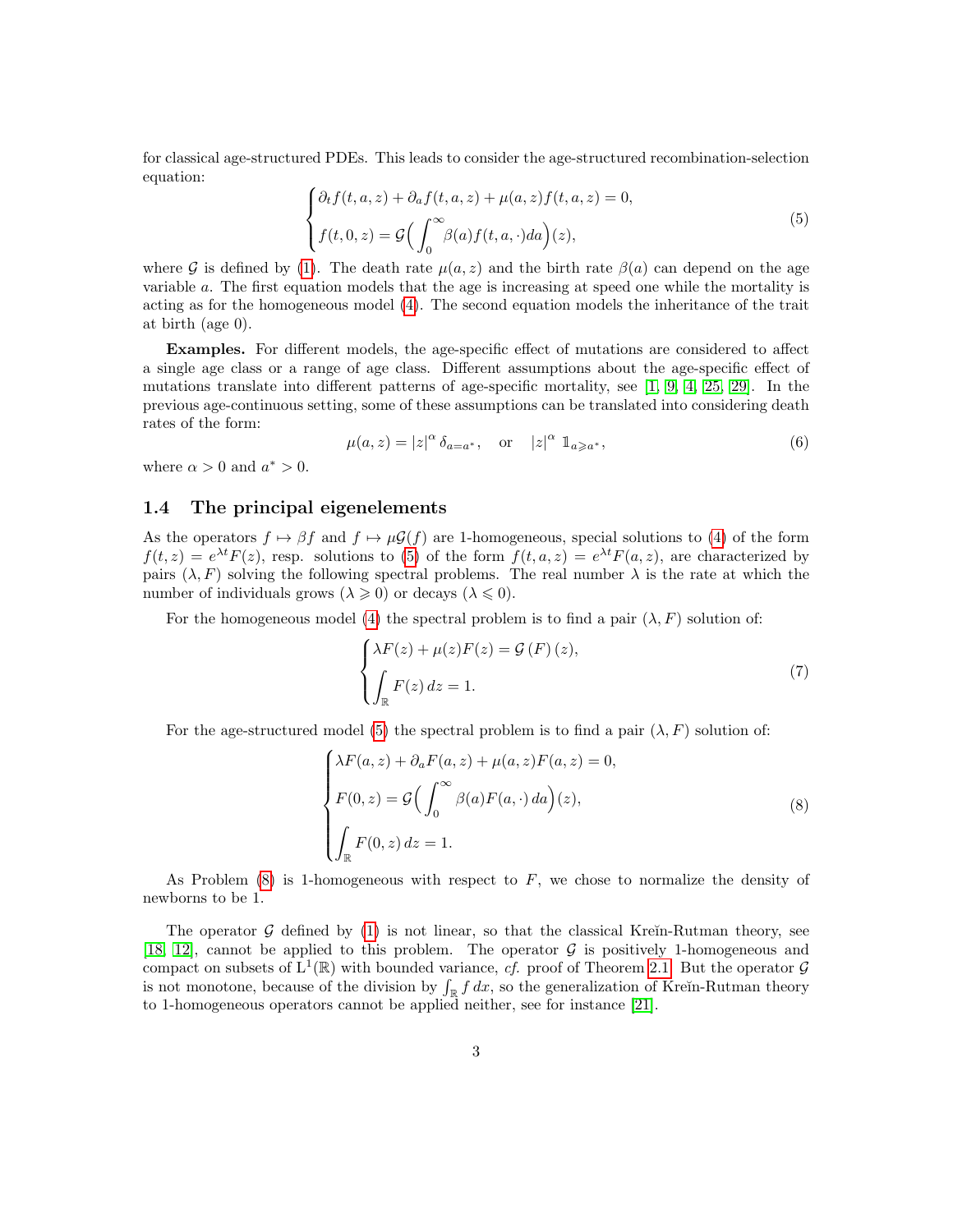# 2 Existence of recombination-selection equilibria

### 2.1 The model without age structure, assumptions and statements

Assumptions on G. The probability density function G is (essentially) positive, symmetric, uniformly continuous and it has a finite second moment.

#### Assumptions on  $\mu$ .

- 1. The death rate  $\mu(z)$  is non-negative, symmetric, non-decreasing for  $z \geq 0$  and satisfies  $\mu(0) = 0.$
- 2. We further assume integrability conditions at 0 and  $\infty$ :

<span id="page-3-1"></span>
$$
\frac{1}{\mu} \notin \mathcal{L}^1(-1, 1),\tag{9}
$$

<span id="page-3-2"></span>
$$
\frac{1}{\mu} \in L^1(1,\infty). \tag{10}
$$

A typical example is  $\mu(z) = |z|^{\alpha}$  with  $\alpha > 1$ . Assumption [\(9\)](#page-3-1) will be referred to as weak selection, in contrast to strong selection, cf. §[3.3.](#page-11-0) It can be rephrased as:  $H\left(\mu|_{(-1,1)}\right)$  is zero, where  $H$  is the harmonic mean defined by:

$$
H(f) = \left(\int_{\mathbb{R}} \frac{dz}{f(z)}\right)^{-1}
$$

A similar weak selection assumption in the case of asexual reproduction is assumed in [\[22\]](#page-17-13).

<span id="page-3-0"></span>**Theorem 2.1** (weak selection). Let G be a function satisfying the Assumptions on G. We consider the resulting operator G defined by [\(1\)](#page-0-0). Let  $\beta$  be a positive number and  $\mu$  a function satisfying the Assumptions on  $\mu$ . Then, there exists a solution  $(\lambda, F)$  to Problem [\(7\)](#page-2-2) with  $\lambda > 0$  and F a nonnegative  $L^1(\mathbb{R})$  function.

Assumption [\(9\)](#page-3-1) can be relaxed. In this case it may happen that the limiting value  $\lambda = 0$  is reached and F has a Dirac mass at the origin, see Figure 1. To include more singular behaviour at the origin, we consider the normed vector space:

<span id="page-3-3"></span>
$$
\mathbf{E} = \mathbb{R}\delta + \mathbf{L}^1(\mathbb{R}) = \left\{ x\delta + f, x \in \mathbb{R}, f \in \mathbf{L}^1(\mathbb{R}) \right\},\tag{11}
$$

.

where  $\delta$  is the Dirac measure at  $\{z=0\}$ . It is endowed with a product norm on  $\mathbb{R} \times L^1(\mathbb{R})$ .

<span id="page-3-4"></span>**Theorem 2.2** (strong selection). Let G be a function satisfying the Assumptions on G. We consider the resulting operator G defined by [\(1\)](#page-0-0). Let  $\beta$  be a positive number and  $\mu$  a function satisfying the Assumption [\(10\)](#page-3-2). Then, there exists a solution  $(\lambda, F)$  to Problem [\(7\)](#page-2-2) with  $\lambda \geq 0$  and  $F \in \mathbf{E}$ , defined by [\(11\)](#page-3-3), the singular and the regular parts of which are non-negative.

For a convolution operator a similar result is obtained in [\[11\]](#page-16-15).

These recombination-selection equilibria are built as fixed point of some operator linked to G. Assuming that G and  $\mu$  are symmetric allows us to build symmetric equilibria. This operator is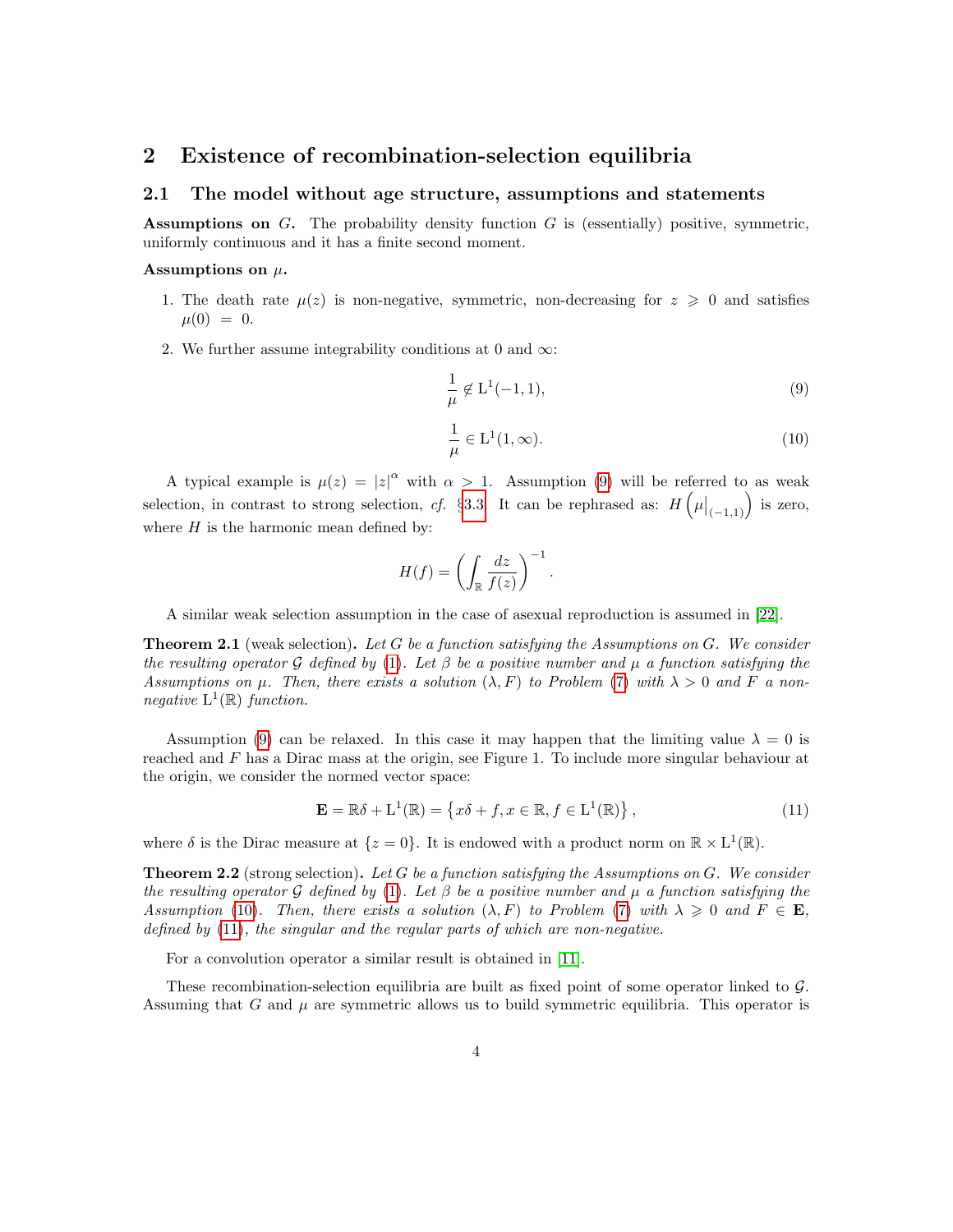

Figure 1: The selection-mutation equilibrium  $F(z)$  obtained from [\(4\)](#page-1-0), for  $\mu(z) = |z|^{\alpha} + |z|^2$ . It may have a Dirac mass at  $z = 0$  when the limiting eigenvalue  $\lambda = 0$  is reached.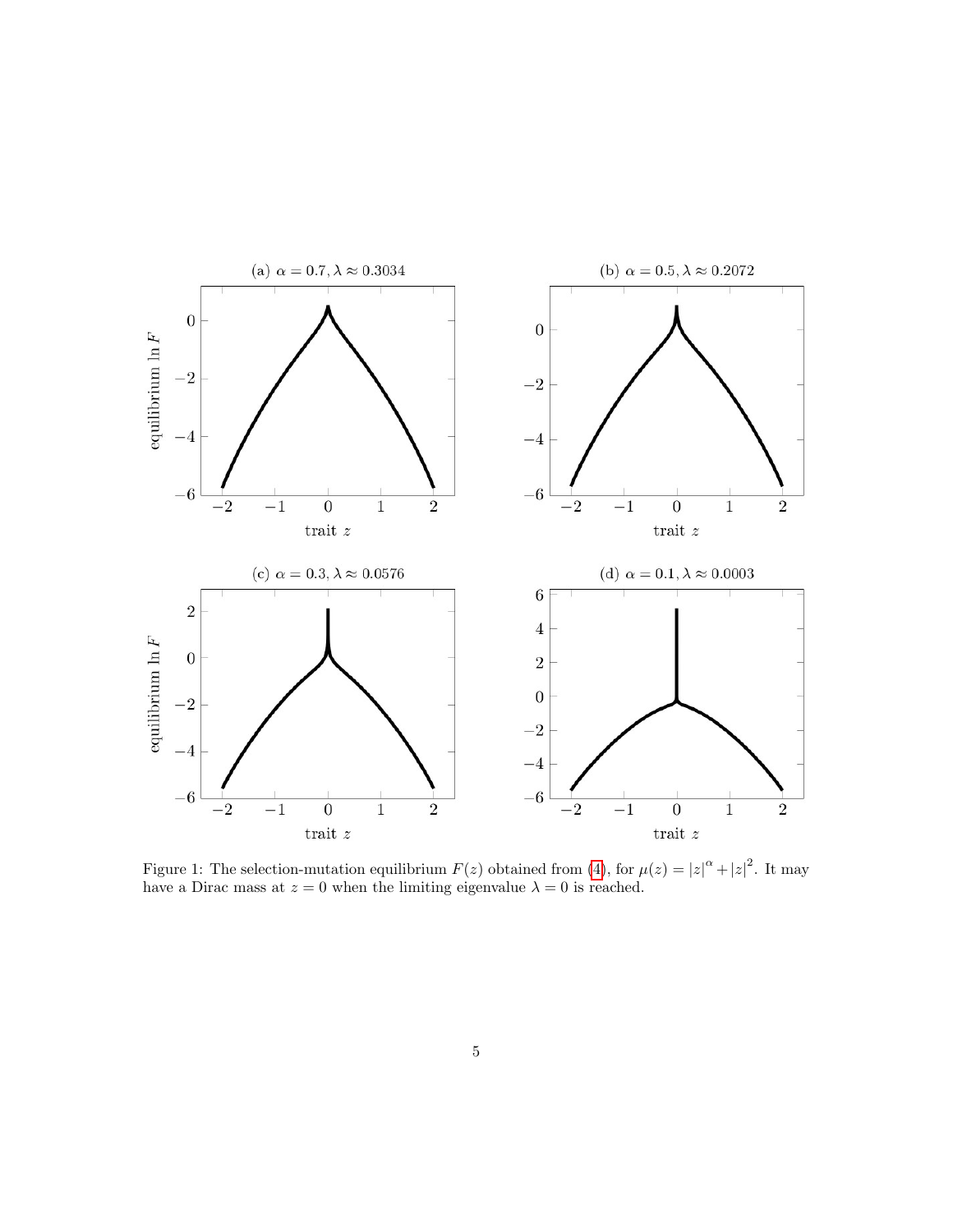shown to stabilize the variance, thus G is needed to have a finite second moment,  $cf.$  Lemma [3.1.](#page-6-0) Also, the key Lemma [3.2](#page-6-1) shows that the multiplication by the mortality rate  $\mu$  does not affect this property if  $\mu$  is a symmetric and non-decreasing (for  $z \geqslant 0$ ) function. Lastly, the uniform continuity of G and the integrability of  $1/\mu$  at infinity are needed to establish the compacity of this operator, cf. Proofs of the Theorems.

### 2.2 The age-structured model, assumptions and statements

**Assumptions on G.** The probability density function  $G$  is symmetric and it has a finite second moment.

Assumptions on  $\beta$  and  $\mu$ .

- 1. The reproduction rate  $\beta$  and the death rate  $\mu(a, z)$  are non-negative.
- 2. The death rate  $z \mapsto \mu(a, z)$  is symmetric, non-decreasing for  $z \ge 0$  and satisfies  $\mu(a, 0) = 0$ .
- 3. Our last and main assumption links the reproduction rate  $\beta$  and the death rate  $\mu$ . There exists  $\lambda_0 \in \mathbb{R}$  such that:

<span id="page-5-0"></span>
$$
\forall z \in \mathbb{R} \quad 1 \leqslant \int_0^\infty \beta(a)e^{-\lambda_0 a}e^{-\int_0^a \mu(a',z) \, da'} \, da \leqslant \int_0^\infty \beta(a)e^{-\lambda_0 a} \, da < \infty. \tag{12}
$$

Assumption [\(12\)](#page-5-0) is a balance assumption between birth and death rates which is uniform in the trait variable. As the weak selection assumption [\(9\)](#page-3-1) for the homogeneous case, Assumption [\(12\)](#page-5-0) avoids concentration at  $z = 0$ . For the death rates given by [\(6\)](#page-2-3) and a constant birth rate β, Assumption [\(12\)](#page-5-0) is satisfied as soon as  $a^* > 0$ . From a technical viewpoint, Assumption (12) ensures the existence of eigenvalues bounded from below by  $\lambda_0$ , cf. Lemma [3.3.](#page-8-0)

<span id="page-5-1"></span>**Theorem 2.3.** Let G be a function satisfying the Assumptions on G. We consider the resulting operator G defined by [\(1\)](#page-0-0). Let  $\beta(a)$  and  $\mu(a, z)$  be functions satisfying the Assumptions on  $\beta$  and  $\mu$ . Then, there exists a solution  $(\lambda, F)$  to system [\(8\)](#page-2-1) with  $\lambda \geq \lambda_0$ .

# 3 Proofs of the existence theorems

We first prove Theorem [2.1](#page-3-0) because some estimates are easier and its proof contains all the steps necessary for the proof of Theorem [2.3.](#page-5-1) Namely, the dispersion relation gives implicitly the principal eigenvalue corresponding to a principal eigenvector. This allows us to define a mixing operator, the fixed points of which are principal eigenelements. Proving the theorem comes down to build a convex set conserved by this operator in order to apply the Schauder fixed point theorem.

### 3.1 Confinement and technical lemmas

The proofs of these theorems rely on the variance stabilizing property of the operator  $G$ , *i.e.*  $G$ has a confinement effect in the trait variable. The proofs do not use the confinement effect of the selection operator  $f \mapsto \mu f$ . Lemma [3.1](#page-6-0) describes how the infinitesimal operator acts on the first moments. Lemma [3.2,](#page-6-1) which is the key lemma, implies that the multiplication by a symmetric, non-increasing function reduces the variance. The third and last lemma is a short technical lemma concerning the Laplace transform. It is only used in the proof of Theorem [2.3.](#page-5-1)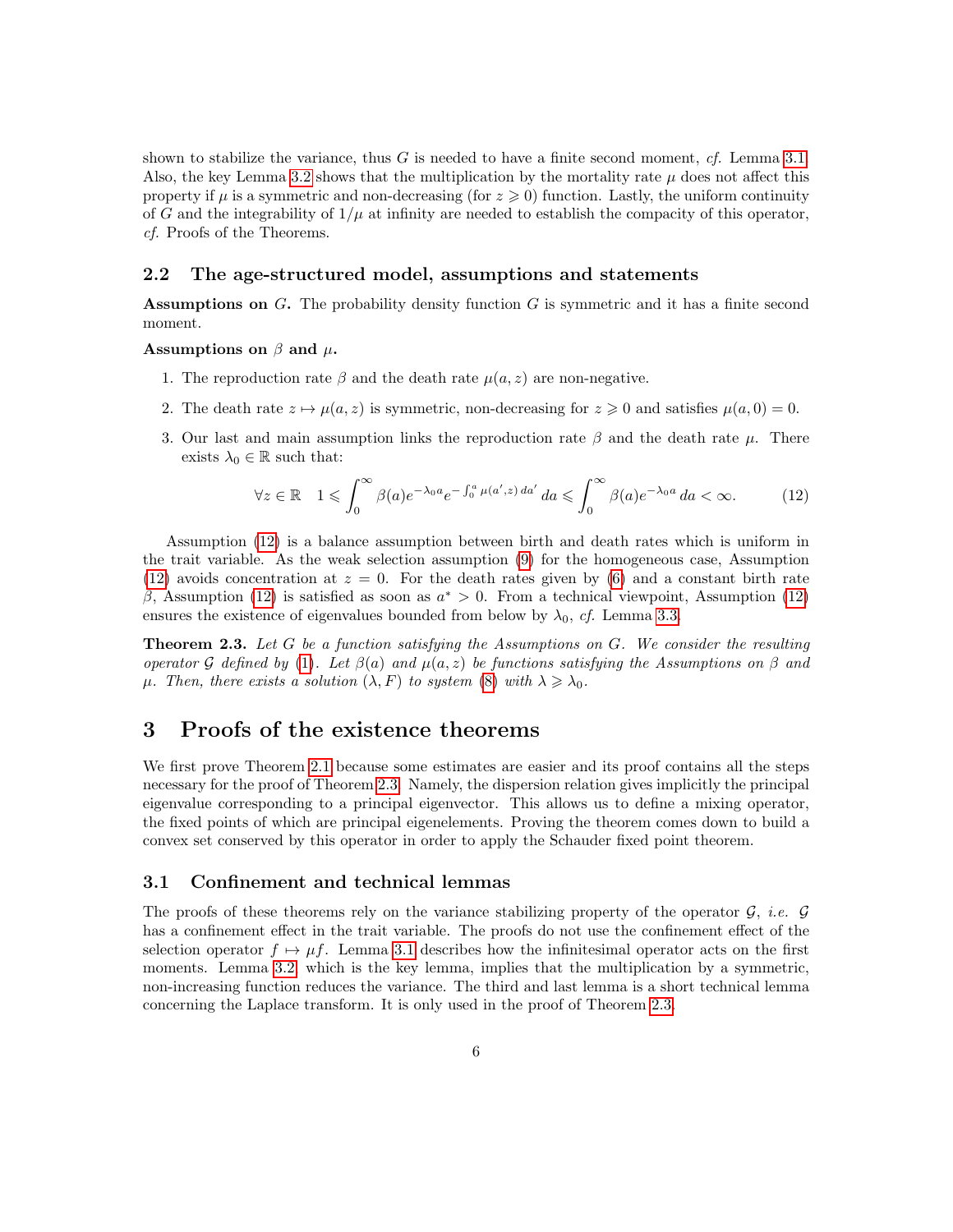<span id="page-6-0"></span>**Lemma 3.1.** (first moments of the operator  $\mathcal{G}$ )

1. Let  $f \in L^1(\mathbb{R})$  with  $\int_{\mathbb{R}} f(z) dz \neq 0$ . Then:

$$
\int_{\mathbb{R}} \mathcal{G}f(z) dz = \int_{\mathbb{R}} f(z) dz, \quad and \quad \int_{\mathbb{R}} z \mathcal{G}f(z) dz = \int_{\mathbb{R}} z f(z) dz.
$$

2. Let f be an  $L^1(\mathbb{R})$  function satisfying:  $\int_{\mathbb{R}} f(z) dz = 1$ . The following equality holds:

$$
\int_{\mathbb{R}} \left( \mathcal{G}f(z) - f(z) \right) z^2 \, dz = \text{Var}\, G - \frac{1}{2} \text{Var}\, f,
$$

where  $\text{Var}\,\varphi = \int_{\mathbb{R}} z^2 \varphi(z) \, dz - \left( \int_{\mathbb{R}} z \varphi(z) \, dz \right)^2$ . In addition if  $\int_{\mathbb{R}} z f(z) \, dz = 0$ , one obtains:

$$
\operatorname{Var} \mathcal{G}(f) = \operatorname{Var} G + \frac{1}{2} \operatorname{Var} f.
$$

As a consequence, if  $\text{Var } f \leq 2\text{Var } G$  then  $\text{Var } \mathcal{G}(f) \leq 2\text{Var } G$ .

*Proof.* For any function  $\varphi$ , from [\(1\)](#page-0-0), using  $\int_{\mathbb{R}} G(z) dz = 1$ , one obtains:

<span id="page-6-2"></span>
$$
\int_{\mathbb{R}} \left( \mathcal{G}f(z) - f(z) \right) \varphi(z) dz
$$
\n
$$
= \frac{1}{\int_{\mathbb{R}} f(x) dx} \iiint_{\mathbb{R}^3} f(z') f(z'') G(z) \left[ \varphi \left( z + \frac{z' + z''}{2} \right) - \frac{1}{2} \left( \varphi(z') + \varphi(z'') \right) \right] dz' dz'' dz.
$$
\n
$$
(13)
$$

1. The first point is obtained for  $\varphi(z) = 1$ , and  $\varphi(z) = z$  using  $\int_{\mathbb{R}} z G(z) dz = 0$ .

2. Again, for  $\varphi(z) = z^2$ , equality [\(13\)](#page-6-2) leads to the result. After integrating the equality:

$$
\left(z+\frac{z'+z''}{2}\right)^2 - \frac{1}{2}\left(z'^2+z''^2\right) = z^2 - \frac{1}{4}z'^2 - \frac{1}{4}z''^2 + zz' + zz'' + \frac{1}{2}z'z'',
$$

one gets:

$$
\int_{\mathbb{R}} \left( \mathcal{G}f(z) - f(z) \right) z^2 dz
$$
\n
$$
= \int_{\mathbb{R}} z^2 G dz \left( \int_{\mathbb{R}} f dz \right) - 2 \frac{1}{4} \int_{\mathbb{R}} z^2 f dz \int_{\mathbb{R}} G dz + 2 \int_{\mathbb{R}} z G dz \int_{\mathbb{R}} z f dz + \frac{1}{2} \frac{\left( \int_{\mathbb{R}} z f dz \right)^2}{\int_{\mathbb{R}} f dz} \int_{\mathbb{R}} G dz
$$
\n
$$
= \text{Var}\, G - \frac{1}{2} \text{Var}\, f.
$$

<span id="page-6-1"></span>**Lemma 3.2.** Let  $\nu$  be a measurable, non-negative, symmetric on  $\mathbb{R}$ , non-increasing on  $[0, +\infty)$ function. Let W be a  $W^{1,1}_{loc}$ , non-negative, symmetric on  $\mathbb R$ , non-decreasing on  $[0,+\infty)$  function. The quadratic form

$$
Q(\varphi) = \int_{\mathbb{R}} \nu \varphi W \, dx \int_{\mathbb{R}} \varphi \, dx - \int_{\mathbb{R}} \varphi W \, dx \int_{\mathbb{R}} \nu \varphi \, dx
$$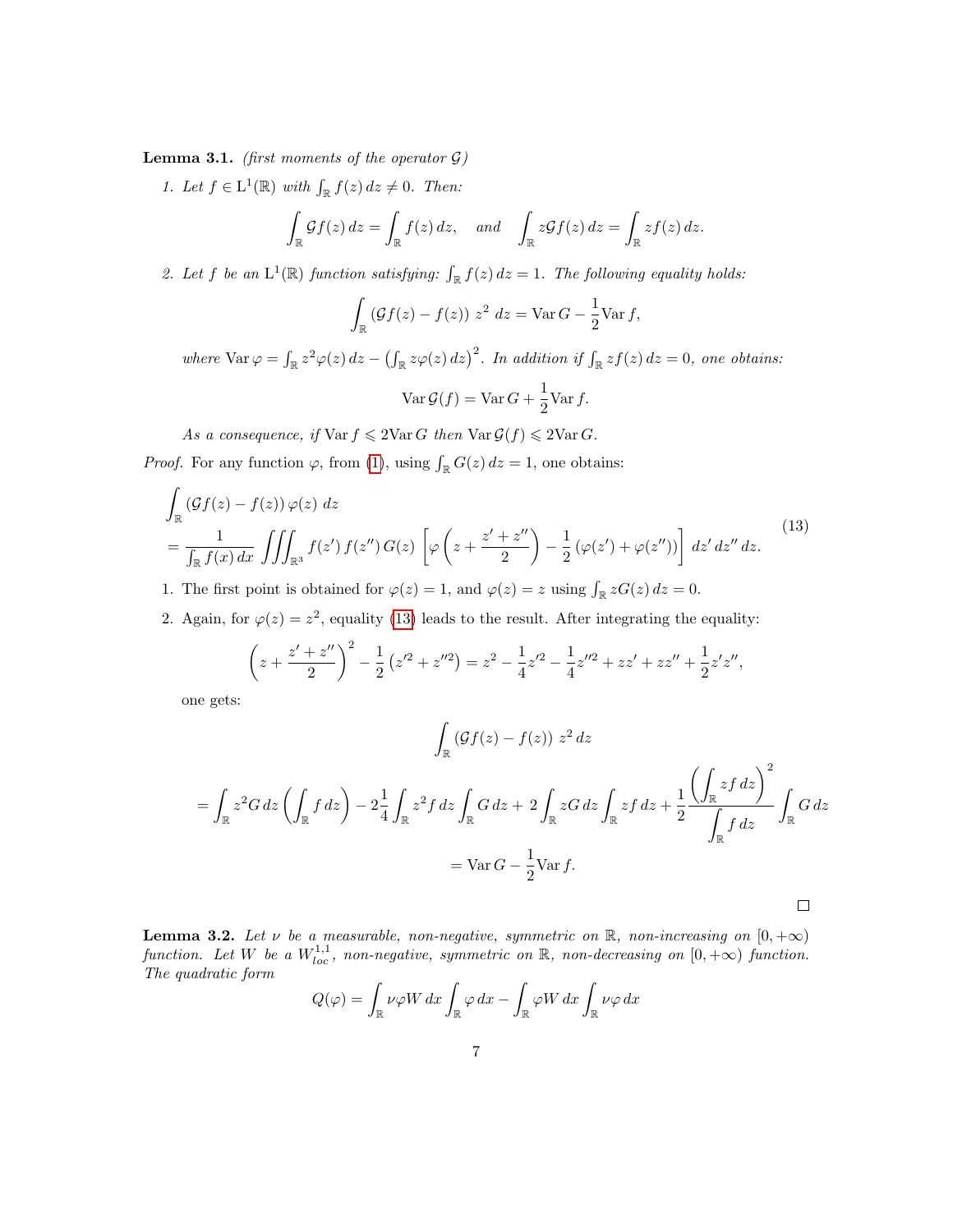is non-positive on the set:

$$
\mathcal{D} = \{ \varphi \geq 0 : \varphi, \nu \varphi \in L^1(\mathbb{R}, dx) \cap L^1(\mathbb{R}, W dx) \}.
$$

*Proof.* The form  $Q$  is linear with respect to  $W$  and vanishes if  $W$  is a constant function. Thus considering  $W - W(0)$  we can assume that  $W(0) = 0$ .

Let us define the bilinear symmetric form:

$$
B(\varphi, \psi) = \frac{1}{2} \Big( \int_{\mathbb{R}} \nu \psi W \, dx \int_{\mathbb{R}} \varphi \, dx + \int_{\mathbb{R}} \nu \varphi W \, dx \int_{\mathbb{R}} \psi \, dx - \int_{\mathbb{R}} \varphi W \, dx \int_{\mathbb{R}} \nu \psi \, dx - \int_{\mathbb{R}} \psi W \, dx \int_{\mathbb{R}} \nu \varphi \, dx \Big),
$$

such that:  $Q(\varphi) = B(\varphi, \varphi)$ . As:  $B(\varphi, \psi) = 0$ , if  $\varphi$  is odd, considering the decomposition of a function  $\varphi = \varphi_e + \varphi_o$  as the sum of its even and its odd components, leads to:

$$
Q(\varphi) = Q(\varphi_e) + B(\varphi_o, \varphi_o) + 2B(\varphi_e, \varphi_o) = Q(\varphi_e).
$$

Thus the functions in  $\mathcal D$  can be assumed to be even. If  $\varphi$  is even, then:

<span id="page-7-0"></span>
$$
\frac{1}{4}Q(\varphi) = \int_0^\infty \nu \varphi W \, dx \int_0^\infty \varphi \, dx - \int_0^\infty \varphi W \, dx \int_0^\infty \nu \varphi \, dx. \tag{14}
$$

For a non-negative function  $\varphi : [0, \infty) \to \mathbb{R}$  which belongs to  $L^1(\mathbb{R})$  let us denote:

$$
F_{\varphi}(x) = \int_x^{\infty} \varphi(z) \, dz.
$$

For  $\varphi \in L^1(W dx)$ , as W is non-decreasing, in the limit  $x \to \infty$ , we have:  $F_{\varphi}(x)W(x) \leq$  $\int_x^{\infty} \varphi W \, dz \to 0$ . By integration by parts, using  $W(0) = 0$ , we get:

$$
\int_0^\infty \varphi W \, dx = \int_0^\infty F_\varphi \, \frac{dW}{dx} \, dx.
$$

Thus, [\(14\)](#page-7-0) can be changed to:

$$
\frac{1}{4}Q(\varphi) = \int_0^\infty \left(AF_{\nu\varphi}(x) - BF_\varphi(x)\right) \frac{dW}{dx} dx, \quad \text{with} \quad A = \int_0^\infty \varphi \, dx, B = \int_0^\infty \varphi \, dx.
$$

As  $\frac{dW}{dx} \geq 0$ , it amounts to show that  $I = AF_{\nu\varphi} - BF_{\varphi}$  is non-positive. The derivative of  $-I$  is:

$$
J := -\frac{dI}{dx} = (A\nu - B)\varphi.
$$

The function J satisfies  $\int_0^\infty J(z) dz = I(0) - I(\infty) = 0$  so that the function  $A\nu - B$  changes of sign. As  $A\nu - B$  is non-increasing there exists  $x_0 \in [0,\infty)$  such that:  $J(x) \geq 0$  for  $x \leq x_0$  and  $J(x) \leq 0$ for  $x \geq x_0$ . Hence, I is non-increasing on  $[0, x_0]$  and non-decreasing on  $[x_0, \infty)$ , hence non-positive because  $I(0) = I(\infty) = 0$ .  $\Box$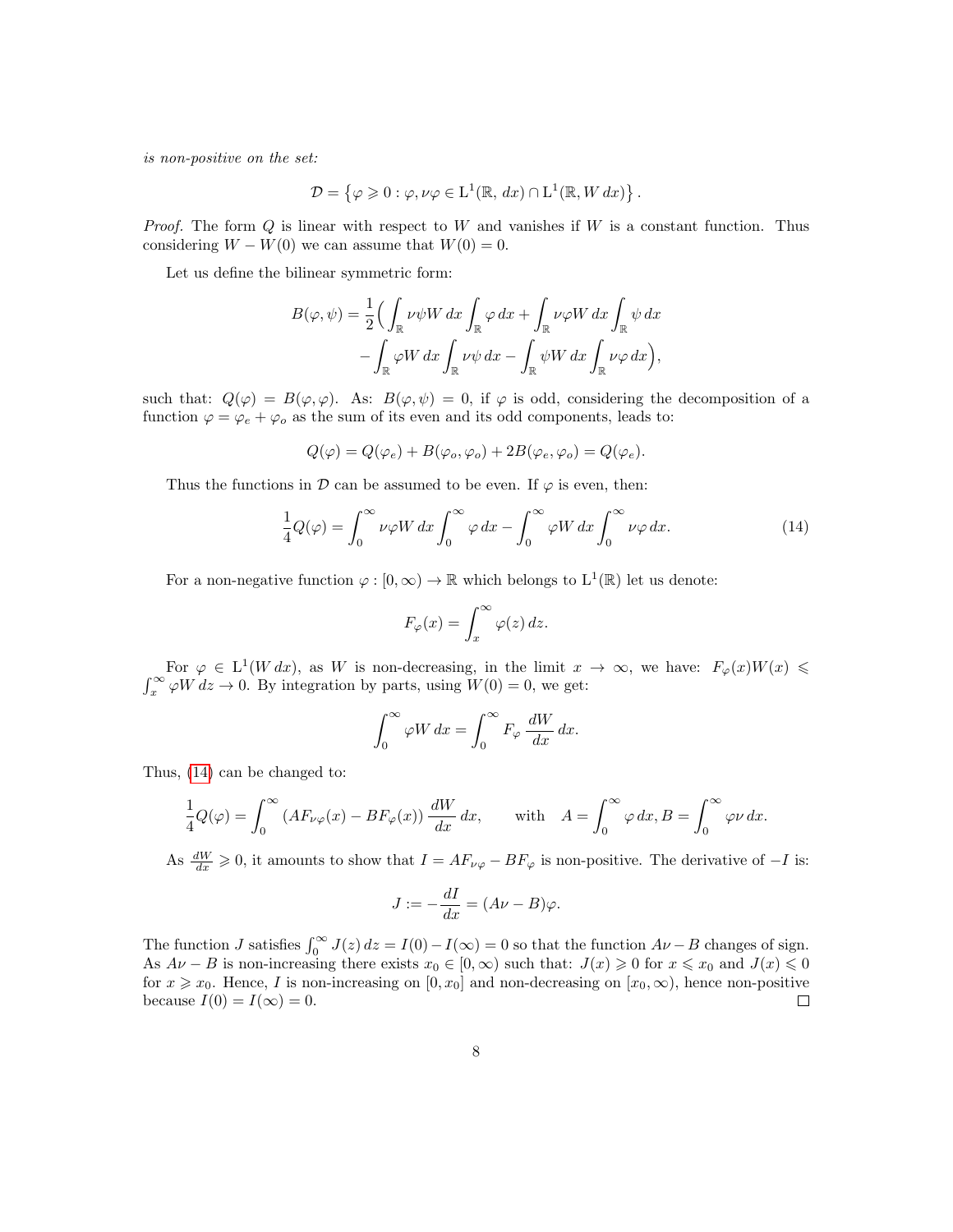<span id="page-8-0"></span>**Lemma 3.3.** Let  $\varphi : \mathbb{R}^+ \to \mathbb{R}$  be a measurable function, which is non-negative and non-zero. For  $p \in \mathbb{R}$  let us define:  $\mathcal{L}(p) = \int_0^\infty e^{-pz} \varphi(z) dz \in [0,\infty]$ . If there exists  $\lambda_0 \in \mathbb{R}$  such that  $1 \leqslant \mathcal{L}(\lambda_0) < \infty$ , then there exists a unique  $p \in \mathbb{R}$  such that  $\mathcal{L}(p) = 1$ .

*Proof.* The function  $\mathcal{L}(p)$  is finite for  $p \ge \lambda_0$ . Let us define the abscissa of convergence  $p_0 =$ inf{ $p \in \mathbb{R} \mid \mathcal{L}(p) < \infty$ }  $\in [-\infty, \lambda_0]$ . Clearly, the function  $\mathcal{L}$  is decreasing, analytic on  $(p_0, \infty)$  and:  $\lim_{p\to+\infty}\mathcal{L}(p)=0.$  Therefore there is at most one  $p\in\mathbb{R}$  such that  $\mathcal{L}(p)=1.$  The existence of such an element is equivalent to  $\mathcal{L}(p_0) \geq 1$ . □

# 3.2 The recombination-selection equation without age structure, weak selection case

*Proof of theorem [2.1.](#page-3-0)* 1. For  $\lambda > 0$  and  $z \in \mathbb{R}$ , or  $\lambda \geq 0$  and  $z \neq 0$ , let us denote:

<span id="page-8-2"></span>
$$
\nu(\lambda, z) = \frac{\beta}{\lambda + \mu(z)}.\tag{15}
$$

A solution  $(\lambda, F)$  to [\(7\)](#page-2-2), with  $\lambda > 0$ , can be expressed as a fixed point using  $\nu$ .

$$
F = \nu(\lambda, \cdot) \mathcal{G}(F).
$$

Let us consider the following convex subset of  $L^1(\mathbb{R})$ :

$$
\mathcal{C} = \left\{ F \in \mathcal{L}^1(\mathbb{R}) \middle| F \geqslant 0, \int_{\mathbb{R}} F(z) \, dz = 1, F(-z) = F(z), \int_{\mathbb{R}} |z|^2 \, F(z) \, dz \leqslant 2 \text{Var}\, G \right\}. \tag{16}
$$

The set C is a nonempty, bounded, closed, convex subset of  $L^1(\mathbb{R})$ . Regularization properties of the operator  $\mathcal{G}$ , defined as a double convolution [\(2\)](#page-1-1), makes the application of the Schauder fixed point theorem possible to the set  $\mathcal C$  and the operator  $\mathcal M$  defined by [\(20\)](#page-9-0). The construction of  $M$  is based on the following Claim.

2. Claim. For any function F in C there exists a unique real number  $\lambda$  such that:

<span id="page-8-3"></span>
$$
\int_{\mathbb{R}} \nu(\lambda, z) \mathcal{G}(F)(z) dz = 1.
$$
\n(17)

This defines a function:  $F \mapsto \lambda(F)$ . The function  $\lambda$  is bounded from below by a constant  $\varepsilon > 0$  which depends only on G and  $\mu$ .

The function  $(0, \infty) \ni \lambda \mapsto \int_{\mathbb{R}} \nu(\lambda, z) \mathcal{G}(F)(z) dz \in (0, \infty)$  is decreasing and tends to 0 at infinity. So, it is enough to prove that its limit at 0 is infinite. Uniformly for  $F$  in  $\mathcal{C}$ :

<span id="page-8-1"></span>
$$
\int_{|z|>r} F(z) dz \leq \frac{1}{r^2} \int_{|z|>r} |z|^2 F(z) dz \leq \frac{1}{r^2} 2\text{Var}\,G \to 0,
$$
\n(18)

so that there exists  $r > 0$  satisfying:  $\int_{|z| \leq r} F dz \geq \frac{1}{2}$ . By definition of  $\mathcal{G}$ , [\(1\)](#page-0-0), for all F in C and z such that  $|z| \leq r$ , we obtain:

$$
G(F)(z) \geqslant \iint_{(z',z'')\in[-r,r]^2} F(z')F(z'')G\left(z-\frac{z'+z''}{2}\right)dz'dz''
$$
  

$$
\geqslant \left(\inf_{|z|\leqslant 2r} G\right)\left(\int_{|z|\leqslant r} F(z)dz\right)^2 \geqslant \left(\inf_{|z|\leqslant 2r} G\right)\times \frac{1}{4}.
$$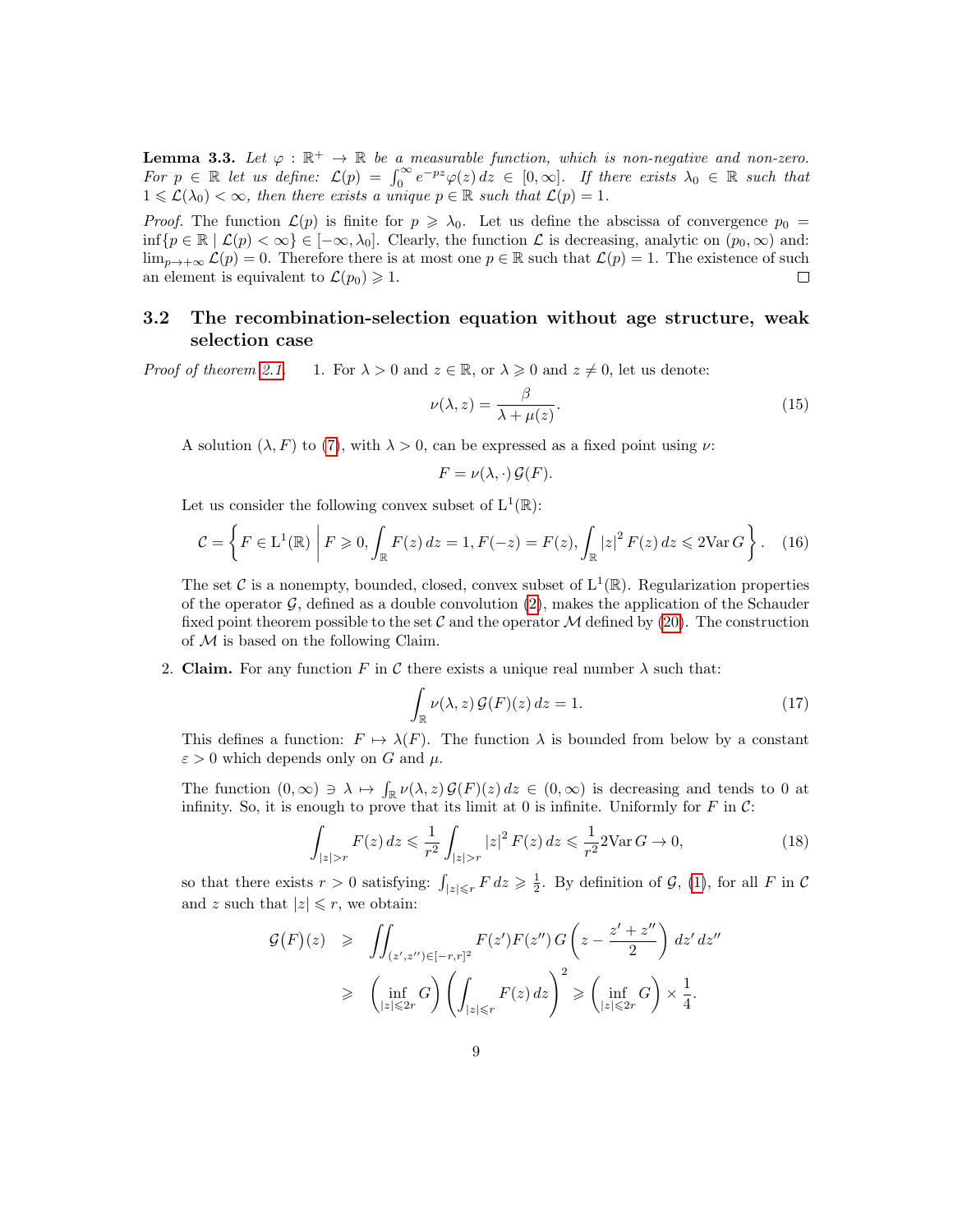So, we get:

$$
\int_{\mathbb{R}} \nu(\lambda, z) \mathcal{G}(F)(z) dz \ge \int_{|z| \le r} \nu(\lambda, z) \mathcal{G}(F)(z) dz \ge \frac{1}{4} \left( \inf_{|z| \le 2r} G \right) \int_{|z| \le r} \frac{\beta}{\lambda + \mu(z)} dz.
$$

Thanks to Fatou's lemma and Assumption [\(9\)](#page-3-1) the last quantity tends to  $+\infty$  as  $\lambda$  goes to  $0^+$ . In particular there exists  $\varepsilon > 0$  such that:

<span id="page-9-1"></span>
$$
\frac{1}{4} \left( \inf_{|z| \leqslant 2r} G \right) \int_{|z| \leqslant r} \frac{\beta}{\varepsilon + \mu(z)} dz \geqslant 1,
$$
\n(19)

and we get the uniform lower bound for  $\lambda$ :  $\lambda(F) \geq \varepsilon$ .

3. We define the mixing operator:

<span id="page-9-0"></span>
$$
\mathcal{M}(F) = \nu(\lambda(F), \cdot) \mathcal{G}(F). \tag{20}
$$

Proving Theorem [2.1](#page-3-0) is equivalent to show that the operator  $\mathcal M$  has a fixed point.

• The set C is preserved by M. Let  $F \in \mathcal{C}$ . Clearly from [\(1\)](#page-0-0),  $\mathcal{M}F \geq 0$  and thanks to the definition of  $\lambda(F)$ ,  $\int_{\mathbb{R}} \mathcal{M}F(z) dz = 1$ . The equality  $\mathcal{M}(F)(-z) = \mathcal{M}(F)(z)$  is a consequence of the symmetry of the death rate  $\mu$  and the probability density function G. The last point is a consequence of Lemmas [3.1,](#page-6-0) [3.2](#page-6-1) with  $\nu = \nu(\lambda, \cdot)$  and  $W(z) = z^2$ .

$$
\text{Var}\,\mathcal{M}(F) \leqslant \text{Var}\,\mathcal{G}(F) = \text{Var}\,G + \frac{1}{2}\text{Var}\,F \leqslant 2\text{Var}\,G.
$$

• The set  $\mathcal{M}(\mathcal{C})$  is relatively compact thanks to the Fréchet–Kolmogorov theorem. As  $\mathcal{M}(\mathcal{C}) \subset$ C, tails are uniformly bounded thanks to [\(18\)](#page-8-1). Let  $\tau_h$  be the translation by h defined by:  $\tau_h F = F(\cdot - h)$ . From the definition of M, [\(20\)](#page-9-0), we get:

$$
\|\tau_h(\mathcal{M}F) - \mathcal{M}F\|_{\mathcal{L}^1(\mathbb{R})} = \|(\tau_h(\nu(\lambda(F),\cdot)) - \nu(\lambda(F),\cdot))\tau_h(\mathcal{G}F) + \nu(\lambda(F),\cdot)(\tau_h(\mathcal{G}F) - \mathcal{G}F)\|_{\mathcal{L}^1(\mathbb{R})},
$$
  
\$\leq \|\tau\_h(\nu(\lambda(F),\cdot)) - \nu(\lambda(F),\cdot)\|\_{\mathcal{L}^1(\mathbb{R})} \|\mathcal{G}F\|\_{\mathcal{L}^\infty(\mathbb{R})} + \|\nu(\lambda(F),\cdot)\|\_{\mathcal{L}^1(\mathbb{R})} \|\tau\_h(\mathcal{G}F) - \mathcal{G}F\|\_{\mathcal{L}^\infty(\mathbb{R})} (21)

As  $\lambda(F) \geq \varepsilon$ , we get:

$$
|\tau_h \nu(\lambda(F), \cdot) - \nu(\lambda(F), \cdot)| = \frac{|\mu - \tau_h \mu|}{(\lambda(F) + \tau_h \mu)(\lambda(F) + \mu)}
$$
  
\$\leqslant \frac{|\mu - \tau\_h \mu|}{(\varepsilon + \tau\_h \mu)(\varepsilon + \mu)} = |\tau\_h \nu(\varepsilon, \cdot) - \nu(\varepsilon, \cdot)|.\$

In addition, by definition [\(2\)](#page-1-1), we have:

$$
\tau_h \left( \mathcal{G} F \right) - \mathcal{G} F = 4(\tau_h G - G) * F(2 \cdot) * F(2 \cdot). \tag{23}
$$

Using Young's inequality we get the uniform upper bound:

$$
\|\tau_h(\mathcal{M}F) - \mathcal{M}F\|_{\mathrm{L}^1(\mathbb{R})} \le \|\tau_h\nu(\varepsilon,\cdot) - \nu(\varepsilon,\cdot)\|_{\mathrm{L}^1(\mathbb{R})} \|G\|_{\mathrm{L}^{\infty}(\mathbb{R})} + \|\nu(\varepsilon,\cdot)\|_{\mathrm{L}^1(\mathbb{R})} \|\tau_hG - G\|_{\mathrm{L}^{\infty}(\mathbb{R})},
$$

which goes to 0 as h tends to 0 because:  $\nu(\varepsilon, \cdot)$  is in  $L^1(\mathbb{R})$ , see Assumption [\(10\)](#page-3-2), and G is uniformly continuous.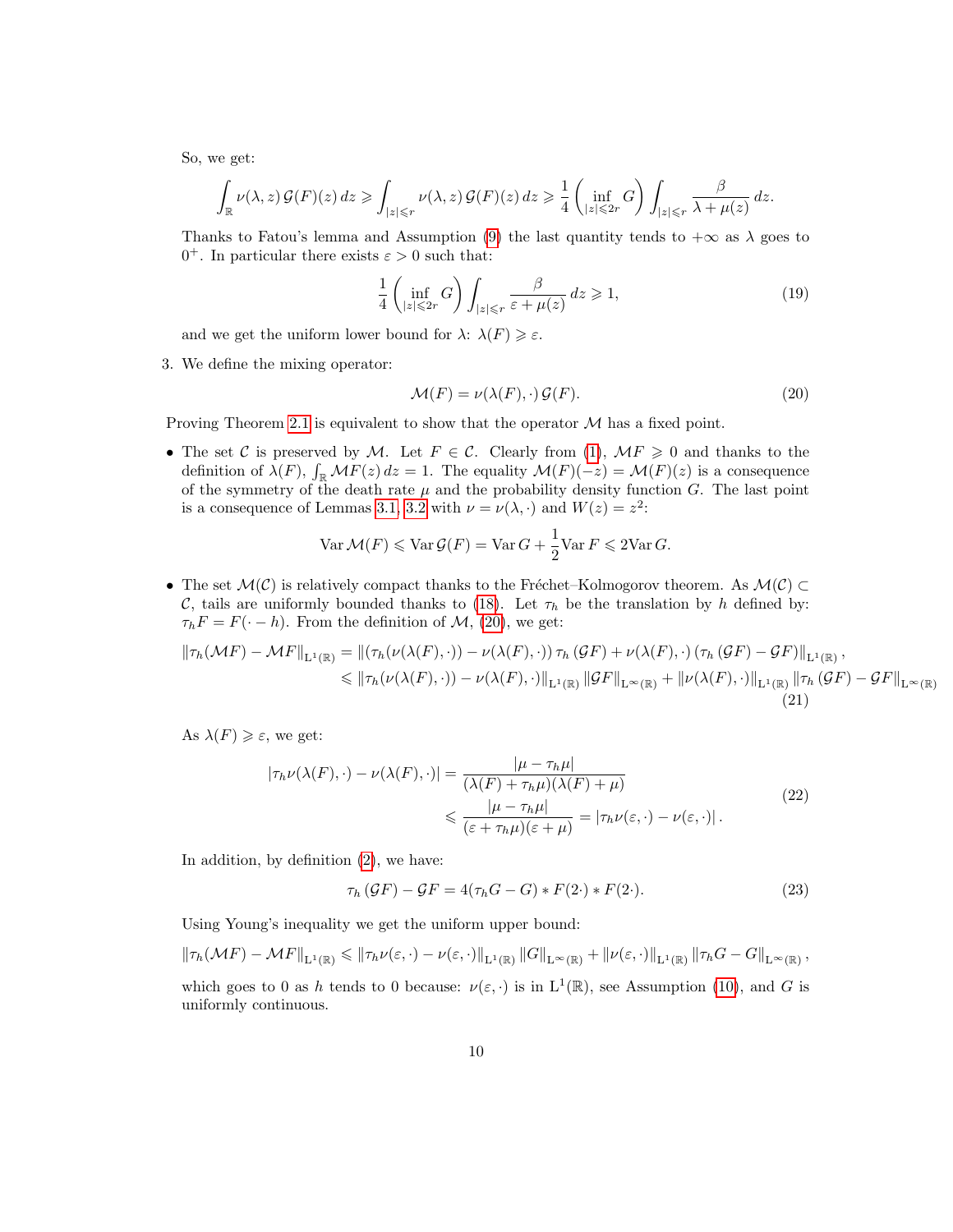• The operator  $\mathcal{M}: \mathcal{C} \to \mathcal{C}$  is continuous. Let  $F_1, F_2 \in \mathcal{C}$ , and let us denote:  $\lambda_k = \lambda(F_k)$ ,  $\nu_k = \nu(\lambda_k, \cdot)$ , for  $k = 1, 2$ . Using [\(19\)](#page-9-1), we have  $\lambda_k \geq \varepsilon$ , and:  $\|\nu_k\|_{L^1(\mathbb{R})} \leq \|\nu(\varepsilon, \cdot)\|_{L^1(\mathbb{R})} < \infty$ . Writing:

<span id="page-10-3"></span>
$$
\|\mathcal{M}(F_1) - \mathcal{M}(F_2)\|_{\mathbf{L}^1(\mathbb{R})} = 4 \left\| (\nu_1 - \nu_2) \mathcal{G}(F_1) + \nu_2 (\mathcal{G}(F_1) - \mathcal{G}(F_2)) \right\|_{\mathbf{L}^1(\mathbb{R})} \n\leq 4 \left\| \nu_1 - \nu_2 \right\|_{\mathbf{L}^1(\mathbb{R})} \left\| G \right\|_{\mathbf{L}^\infty(\mathbb{R})} + 4 \left\| \nu(\varepsilon, \cdot) \right\|_{\mathbf{L}^1(\mathbb{R})} \left\| \mathcal{G}(F_1) - \mathcal{G}(F_2) \right\|_{\mathbf{L}^\infty(\mathbb{R})}.
$$
\n(24)

it remains to show that the maps  $C \ni F \mapsto \mathcal{G}(F) \in L^{\infty}(\mathbb{R})$  and  $C \ni F \mapsto \nu \in L^{1}(\mathbb{R})$  are continuous.

Thanks to definition [\(2\)](#page-1-1), we have:

<span id="page-10-2"></span>
$$
\mathcal{G}(F_1) - \mathcal{G}(F_2) = 4 G \ast (F_1 - F_2)(2 \cdot) \ast (F_1 + F_2)(2 \cdot). \tag{25}
$$

This implies that the first map is continuous thanks to Young's inequality.

For the continuity of the second map we prove, as an intermediate stage, that  $C \ni F \mapsto \lambda \in \mathbb{R}$ is continuous. To do so let us fix  $F_1$ , define  $\lambda = \lambda_2 - \lambda_1$ , and:

$$
I(\lambda) := \left| \int_{\mathbb{R}} (\nu_1 - \nu_2) \mathcal{G}(F_1) \, dz \right|.
$$
 (26)

By definitions of the  $\nu_k$ ,  $F_k$ :  $\int_{\mathbb{R}} \nu_1 \mathcal{G}(F_1) dz = 1 = \int_{\mathbb{R}} \nu_2 \mathcal{G}(F_2) dz$ , and:

<span id="page-10-1"></span>
$$
I(\lambda) = \left| \int_{\mathbb{R}} (\nu_1 - \nu_2) \mathcal{G}(F_1) dz \right| = \left| \int_{\mathbb{R}} \nu_2(\mathcal{G}(F_2) - \mathcal{G}(F_1)) dz \right| \leqslant \|\nu(\varepsilon, \cdot)\|_{\mathcal{L}^1(\mathbb{R})} \|\mathcal{G}(F_2) - \mathcal{G}(F_1)\|_{\mathcal{L}^\infty(\mathbb{R})}
$$
\n(27)

tends to 0 as  $||F_1 - F_2||_{\mathbf{L}^1(\mathbb{R})}$  goes to 0.

We have:

<span id="page-10-0"></span>
$$
I(\lambda) = \left| \int_{\mathbb{R}} (\nu_1 - \nu_2) \mathcal{G}(F_1) dz \right| = \int_{\mathbb{R}} \frac{|\lambda|}{(\lambda_1 + \mu)(\lambda_1 + \mu + \lambda)} \mathcal{G}(F_1) dz,
$$
 (28)

where the last equality holds because the integrand has a constant sign.

It is easily checked from [\(28\)](#page-10-0) that the function I satisfies:  $I(0) = 0$ , it is continuous, strictly decreasing for  $\lambda \leq 0$  and strictly increasing for  $\lambda \geq 0$ . In particular: as  $I(\lambda)$  goes to 0,  $|\lambda|$ tends to 0.

From [\(27\)](#page-10-1), we have:  $|\lambda| = |\lambda_2 - \lambda_1|$  goes to 0. This allows us to conclude thanks to Lebesgue's dominated convergence theorem and Assumption [\(10\)](#page-3-2), because:

<span id="page-10-4"></span>
$$
\nu_1 - \nu_2 = (\lambda_1 + \mu)^{-1} - (\lambda_2 + \mu)^{-1}.
$$
\n(29)

 $\Box$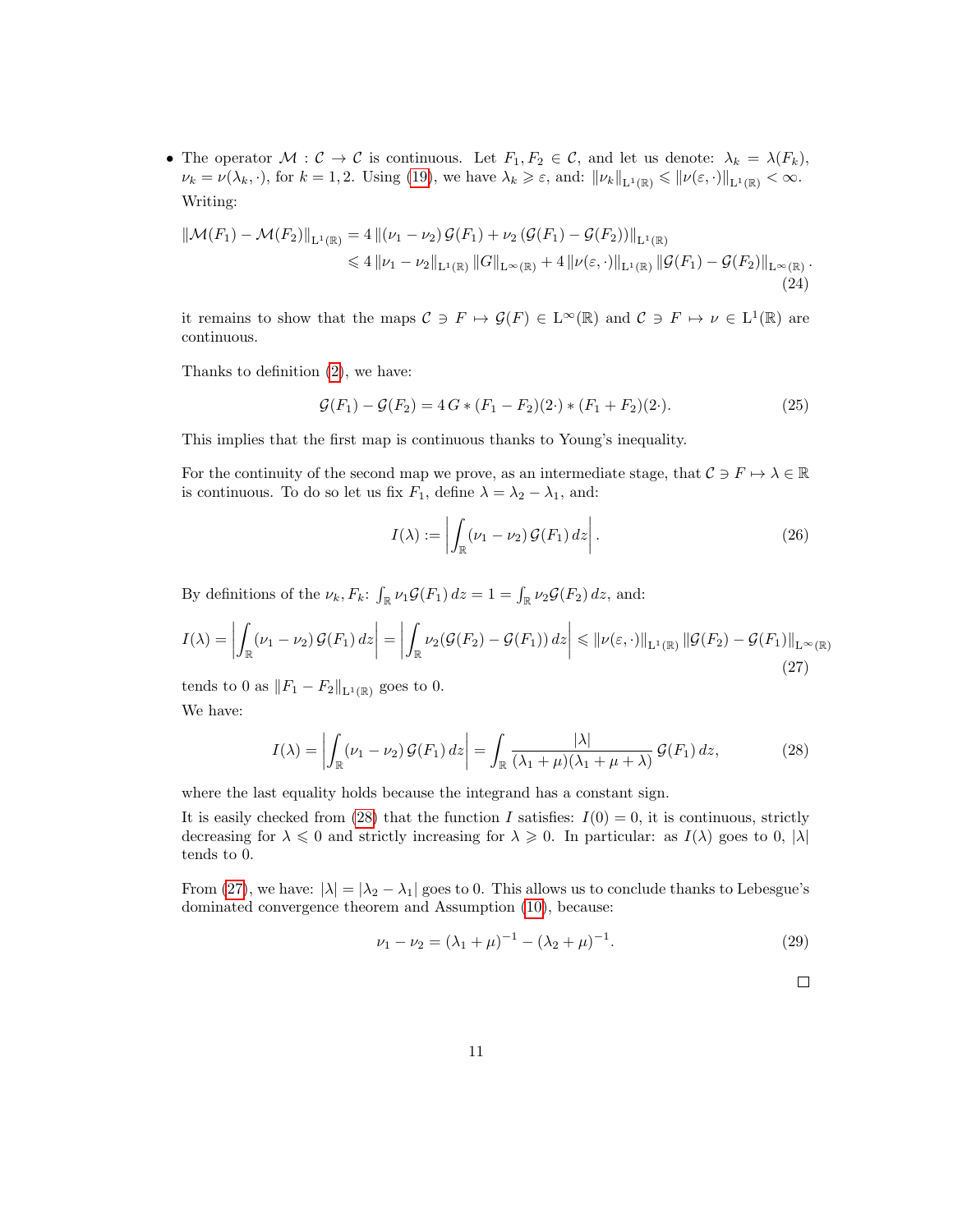# <span id="page-11-0"></span>3.3 The recombination-selection equation without age structure, strong selection case

- *Proof of theorem [2.2.](#page-3-4)* 1. A solution  $(\lambda, F)$  to [\(7\)](#page-2-2) can be expressed as a fixed point using  $\nu$  defined by [\(15\)](#page-8-2):  $F = \nu(\lambda, \cdot) \mathcal{G}(F)$ . Indeed the pair  $(0, x\delta + f) \in \mathbf{E}$ , where **E** is defined by [\(11\)](#page-3-3), is a solution to [\(7\)](#page-2-2) if and only if  $\mu f = \mathcal{G}(x\delta + f)$  because  $\mu(0) = 0$ .
	- 2. Under the weak selection assumption [\(9\)](#page-3-1), equation [\(17\)](#page-8-3) for  $\lambda \geqslant 0$ , has a solution for every  $F \in \mathcal{C} \subset L^1(\mathbb{R})$  because:  $\int_{\mathbb{R}} \nu(0, z) \mathcal{G}(F)(z) dz = +\infty$ . If assumption [\(9\)](#page-3-1) does not hold true, it may hapen that  $\int_{\mathbb{R}} \nu(0, z) \mathcal{G}(F)(z) dz < 1$  for some  $F \in L^1(\mathbb{R})$ . Thus equation [\(17\)](#page-8-3) may have no solution. In such a case  $\lambda = 0$  and F may have a Dirac part at the origin. This Dirac mass compensates the lack of mass of the regular part.

First, this leads to consider the following convex subset of E:

<span id="page-11-3"></span>
$$
\widetilde{\mathcal{C}} = \left\{ m\delta + F \in \mathbf{E} \mid m \geqslant 0, F \geqslant 0, m + \int_{\mathbb{R}} F(z) \, dz = 1, F(-z) = F(z), \int_{\mathbb{R}} |z|^2 \, F(z) \, dz \leqslant 2\text{Var}\,G \right\}
$$
\n
$$
(30)
$$

For  $x\delta + f$  in **E** such that  $x + \int_{\mathbb{R}} f \, dz \neq 0$ , we have:

<span id="page-11-2"></span>
$$
\mathcal{G}(x\delta + f) = \frac{1}{x + \int_{\mathbb{R}} f \, dz} \left( x^2 G + 4x G \ast f(2 \cdot) + 4 G \ast f(2 \cdot) \ast f(2 \cdot) \right). \tag{31}
$$

.

Thus,  $\mathcal{G}(x\delta + f)$  is an  $L^1(\mathbb{R}) \cap L^\infty(\mathbb{R})$  function.

Second, for F in  $\widetilde{\mathcal{C}}$ , we define the mixing operator  $\widetilde{\mathcal{M}}$  by:

<span id="page-11-1"></span>
$$
\widetilde{\mathcal{M}}F = \begin{cases} \nu(\lambda, \cdot) \mathcal{G}(F) & \text{if } m = 1 - \int_{\mathbb{R}} \nu(0, \cdot) \mathcal{G}(F) \, dz < 0, \\ \nu(0, \cdot) \mathcal{G}(F) + m\delta & \text{if } m \ge 0, \end{cases} \tag{32}
$$

where, in the first case,  $\lambda > 0$  is still defined by equation [\(17\)](#page-8-3), while in the second case,  $\lambda = 0$ . As a by-product of this definition, we have  $m \times \lambda = 0$ , so that m acts as a degree of freedom when  $\lambda = 0$ .

The Schauder fixed point theorem is applied to the operator  $\widetilde{M}$  on the convex set  $\widetilde{C}$ , to prove Theorem [2.2.](#page-3-4) Let us denote  $p_1, p_2$  the canonical projections:

$$
p_1 : \mathbf{E} \to \mathbb{R}, \quad p_2 : \mathbf{E} \to \mathbf{L}^1(\mathbb{R}).
$$

- The set  $\widetilde{C}$  is a nonempty, bounded, closed, convex subset of **E**. It is preserved by  $\widetilde{\mathcal{M}}$  thanks to definition [\(32\)](#page-11-1).
- The set  $p_1(\widetilde{\mathcal{M}}(\widetilde{\mathcal{C}})) \subset [0,1]$  is bounded and  $p_2(\widetilde{\mathcal{M}}(\widetilde{\mathcal{C}})) \subset p_2(\widetilde{\mathcal{C}})$  is relatively compact thanks to the Fréchet–Kolmogorov theorem. Thanks to [\(18\)](#page-8-1), the tails of the elements of  $p_2(\widetilde{\mathcal{M}}(\widetilde{\mathcal{C}}))$  are uniformly bounded. As in the previous case, from the definition of  $\mathcal{M}_1$ , [\(32\)](#page-11-1), we get:

$$
\left\|\tau_h p_2(\widetilde{\mathcal{M}}F) - p_2(\widetilde{\mathcal{M}}F)\right\|_{\mathrm{L}^1(\mathbb{R})} = \left\|\tau_h \nu(\lambda, \cdot) \mathcal{G}F - \nu(\lambda, \cdot) \mathcal{G}F\right\|_{\mathrm{L}^1(\mathbb{R})}
$$
  
\$\leqslant \|\tau\_h \nu(0, \cdot) - \nu(0, \cdot)\|\_{\mathrm{L}^1(\mathbb{R})} \|G\|\_{\mathrm{L}^{\infty}(\mathbb{R})} + \|\nu(0, \cdot)\|\_{\mathrm{L}^1(\mathbb{R})} \|\tau\_h G - G\|\_{\mathrm{L}^{\infty}(\mathbb{R})},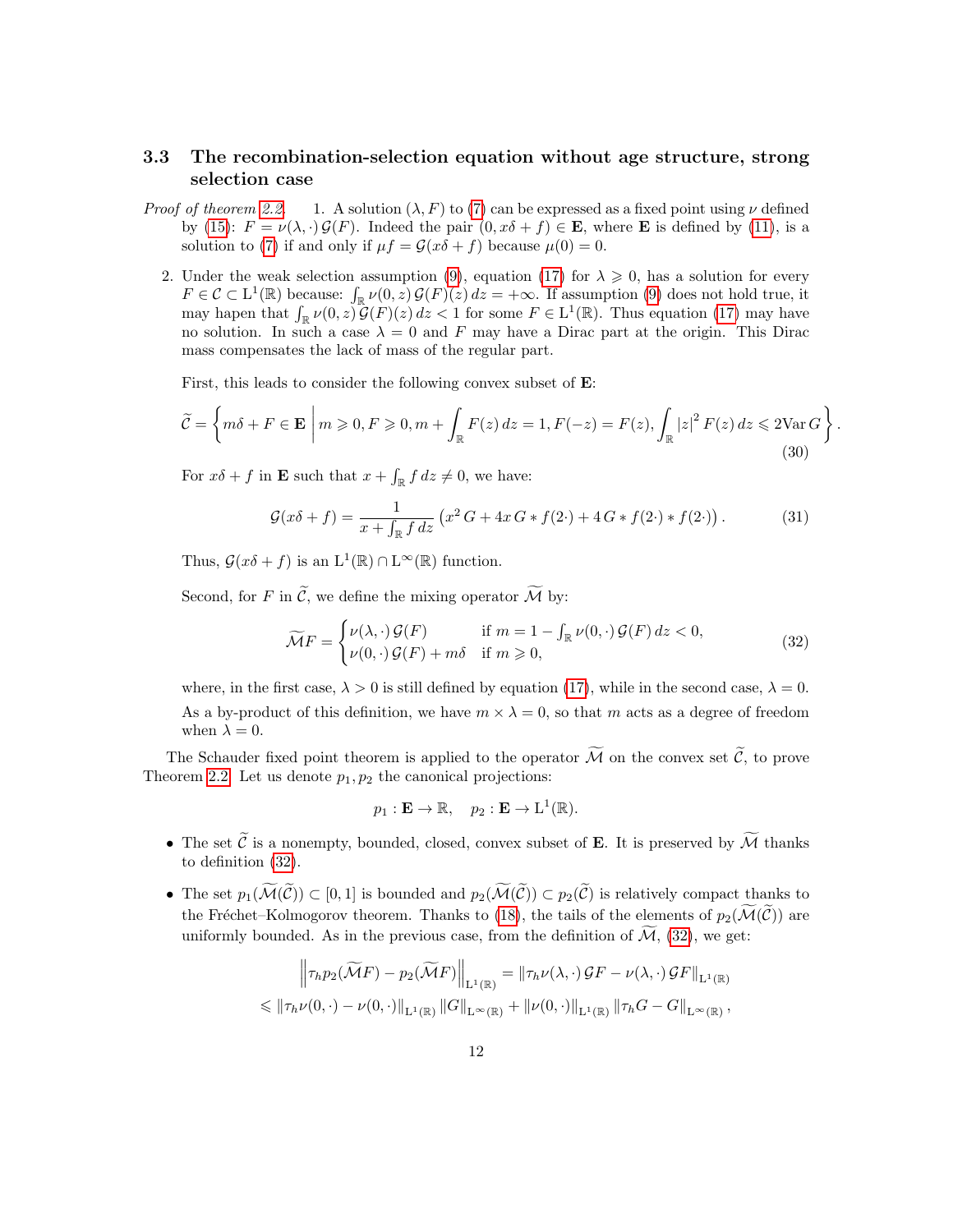because  $\lambda \geq 0$ . This expression goes to 0 as h tends to 0 because:  $\nu(0, \cdot)$  is in  $L^1(\mathbb{R})$ , see Assumption  $(10)$ , and G is uniformly continuous.

• The operator  $M : \mathcal{C} \to \mathcal{C}$  is continuous. Let  $F_1, F_2 \in \mathcal{C}$ , and let us denote:  $\lambda_k = \lambda(F_k)$ ,  $\nu_k = \nu(\lambda_k, \cdot)$ , for  $k = 1, 2$ . We have:  $\lambda_k \geq 0$  and  $\|\nu_k\|_{L^1(\mathbb{R})} \leq \|\nu(0, \cdot)\|_{L^1(\mathbb{R})} < \infty$ .

First, the map  $\mathcal{C} \ni F \mapsto \mathcal{G}(F) \in L^{\infty}(\mathbb{R})$  is continuous as a consequence of [\(31\)](#page-11-2), [\(25\)](#page-10-2) and Young's inequality. Then, definition  $(32)$  yields:

$$
\begin{array}{rcl} \left|p_1(\widetilde{\mathcal{M}}F_1) - p_1(\widetilde{\mathcal{M}}F_2)\right| & = & \left| \left(1 - \|\nu(0, \cdot) \mathcal{G}F_1\|_{\mathrm{L}^1(\mathbb{R})}\right)^+ - \left(1 - \|\nu(0, \cdot) \mathcal{G}F_2\|_{\mathrm{L}^1(\mathbb{R})}\right)^+\right| \\ & \leq & \left|\|\nu(0, \cdot) \mathcal{G}F_1\|_{\mathrm{L}^1(\mathbb{R})} - \|\nu(0, \cdot) \mathcal{G}F_2\|_{\mathrm{L}^1(\mathbb{R})}\right| \\ & \leqslant & \|\nu(0, \cdot) \left(\mathcal{G}F_2 - \mathcal{G}F_1\right)\|_{\mathrm{L}^1(\mathbb{R})} \\ & \leqslant & \|\nu(0, \cdot)\|_{\mathrm{L}^1(\mathbb{R})} \left\|\mathcal{G}F_2 - \mathcal{G}F_1\|_{\mathrm{L}^{\infty}(\mathbb{R})}, \end{array}
$$

thus,  $p_1\circ\widetilde{\mathcal{M}}:\widetilde{\mathcal{C}}\to\mathbb{R}$  is continuous.

Thanks to [\(24\)](#page-10-3), proving the continuity of  $p_2 \circ \widetilde{\mathcal{M}}$  comes down to check the continuity of the maps  $\widetilde{\mathcal{C}} \ni F \mapsto \mathcal{G}(F) \in L^{\infty}(\mathbb{R})$  and  $\widetilde{\mathcal{C}} \ni F \mapsto \nu \in L^{1}(\mathbb{R})$ . The continuity of the first map has just been proved. Using [\(29\)](#page-10-4), the continuity of the second map is a consequence of the continuity of  $\widetilde{\mathcal{C}} \ni F \mapsto \lambda \in \mathbb{R}$ , which is obtained using [\(28\)](#page-10-0).

 $\Box$ 

### 3.4 The age-structured recombination-selection equation

The proof of Theorem [2.3](#page-5-1) follows the same steps. The differences are that a first reduction step is needed but no lower bound on the eigenvalue has to be proved because it is provided by Assumption [\(12\)](#page-5-0).

*Proof of theorem [2.3.](#page-5-1)* 1. A solution to equation  $(8)$  is determined by the phenotypical distribution at age 0:

$$
P = F(0, \cdot),\tag{33}
$$

through:  $F(a, z) = F(0, z)s(a, z)e^{-\lambda a}$ , where:

$$
s(a, z) = e^{-\int_0^a \mu(a', z) \, da'},\tag{34}
$$

is the survival function.

Furthermore the function P can be expressed as a fixed point:  $P = \mathcal{G}(\nu(\lambda, \cdot) P)$ , where:

$$
\nu(\lambda, z) = \int_0^\infty \beta(a) s(a, z) e^{-\lambda a} da.
$$
\n(35)

2. Claim. For any non-negative function P satisfying  $\int_{\mathbb{R}} P dz = 1$ , there exists a unique  $\lambda \in \mathbb{R}$ such that:

$$
\int_{\mathbb{R}} \nu(\lambda, z) P(z) dz = 1.
$$
\n(36)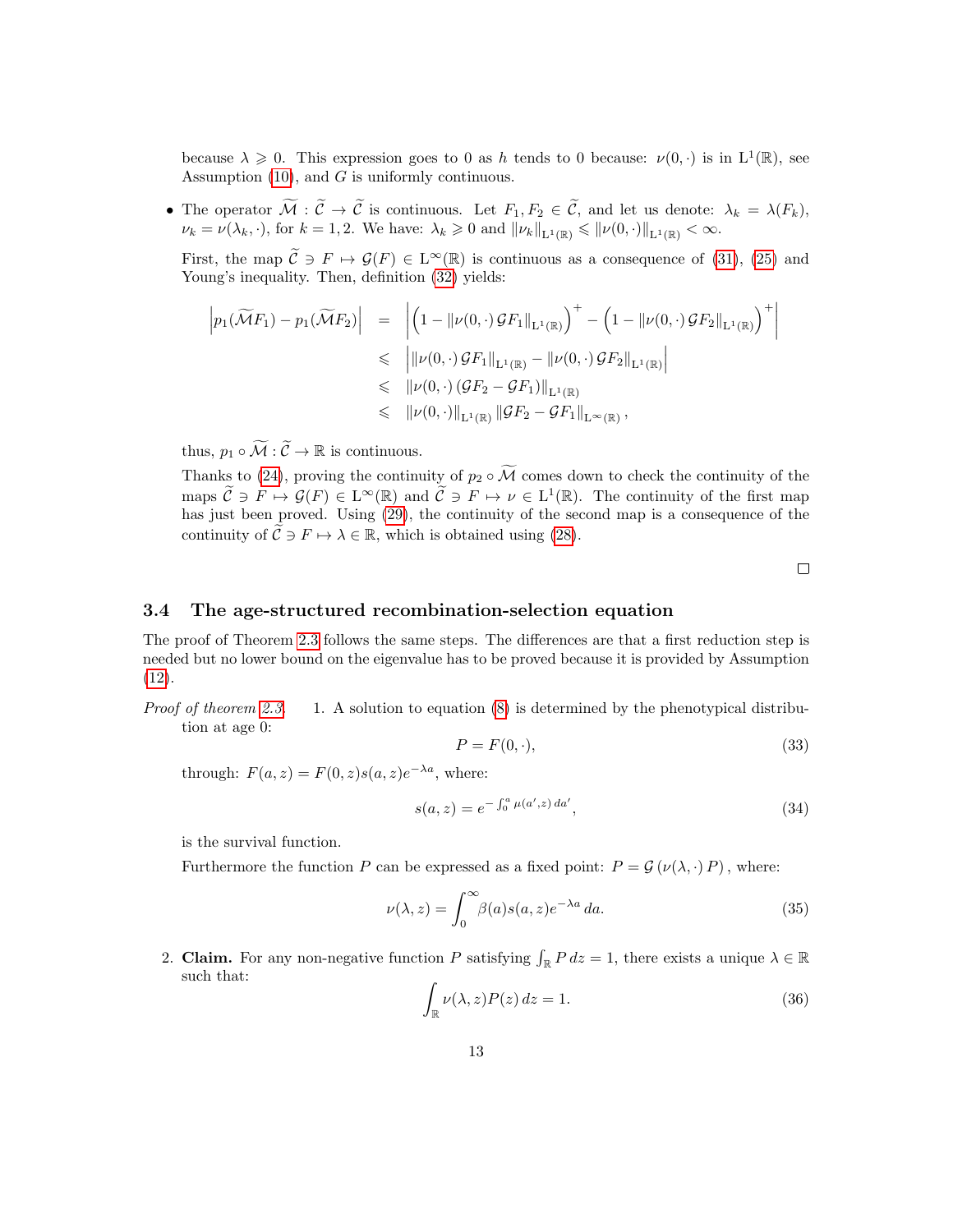This defines a function:  $P \mapsto \lambda(P) \in \mathbb{R}$ .

This claim is a consequence of Lemma [3.3](#page-8-0) applied to the function  $a \mapsto \beta(a) \int_{\mathbb{R}} s(a, z) P(z) dz$ , because Assumption [\(12\)](#page-5-0) implies:

$$
1 = \int_{\mathbb{R}} P(z) dz \leqslant \int_{\mathbb{R}} \int_0^{\infty} e^{-\lambda_0 a} \beta(a) s(a, z) P(z) dz da \leqslant \int_0^{\infty} e^{-\lambda_0 a} \beta(a) da < \infty,
$$

using  $s(a, z) \leq 1$ . We get the uniform lower bound  $\lambda(P) \geq \lambda_0$ .

3. We define the mixing operator:

$$
\mathcal{M}(P) = \mathcal{G}\left(\nu(\lambda(P), \cdot) P\right). \tag{37}
$$

As previously, the Schauder theorem on  $\mathcal{C}$ , defined by [\(30\)](#page-11-3), is applied to conclude.

• The set  $C$  is preserved by  $M$ . The last estimate, is a consequence of Lemmas [3.1,](#page-6-0) [3.2](#page-6-1) with  $\nu = \nu(\lambda, \cdot)$  and  $W(z) = z^2$ :

$$
\text{Var}\,\mathcal{M}(P) = \text{Var}\,G + \frac{1}{2}\text{Var}\left(\nu(\lambda(P), \cdot) \, P\right) \leq \text{Var}\,G + \frac{1}{2}\text{Var}\,P \leq 2\text{Var}\,G.
$$

• The set  $\mathcal{M}(\mathcal{C})$  is relatively compact thanks to the Fréchet–Kolmogorov theorem. The estimate on  $\|\tau_h(\mathcal{M}P) - \mathcal{M}P\|_{\mathbf{L}^1(\mathbb{R})}$  is easier to obtain:

$$
\begin{array}{rcl}\n\|\tau_h(\mathcal{M}P) - \mathcal{M}P\|_{\mathrm{L}^1(\mathbb{R})} & \leqslant & \|\tau_h G - G\|_{\mathrm{L}^1(\mathbb{R})} \|\nu(\lambda(P), \cdot)P\|_{\mathrm{L}^1(\mathbb{R})} \|\nu(\lambda(P), \cdot)P\|_{\mathrm{L}^1(\mathbb{R})} \\
& = & \|\tau_h G - G\|_{\mathrm{L}^1(\mathbb{R})} \to 0.\n\end{array}
$$

• The operator  $M: \mathcal{C} \to \mathcal{C}$  is continuous. Let  $P_1, P_2 \in \mathcal{C}$ , and let us denote:  $\lambda_k = \lambda(P_k), \nu_k =$  $\nu(\lambda_k, \cdot)$ , for  $k = 1, 2$ . Assumption [\(12\)](#page-5-0) implies  $\lambda_k \geq \lambda_0$  and  $\|\nu_k\|_{L^{\infty}(\mathbb{R})} \leq \|\nu(\lambda_0, \cdot)\|_{L^{\infty}(\mathbb{R})} \leq$  $\int_0^\infty e^{-\lambda_0 a} \beta(a) \, da < \infty.$ 

Thanks to [\(2\)](#page-1-1) and [\(25\)](#page-10-2) we have:

$$
\|\mathcal{M}(P_1) - \mathcal{M}(P_2)\|_{\mathcal{L}^1(\mathbb{R})}
$$
  
\n
$$
\leq \|G\|_{\mathcal{L}^1(\mathbb{R})} \|(\nu_1 P_1) * (\nu_1 P_1) - (\nu_2 P_2) * (\nu_2 P_2)\|_{\mathcal{L}^1(\mathbb{R})}
$$
  
\n
$$
= \|[(\nu_1 - \nu_2)P_1 + \nu_2(P_1 - P_2)] * (\nu_1 P_1 + \nu_2 P_2)\|_{\mathcal{L}^1(\mathbb{R})}
$$
  
\n
$$
\leq (\|\nu_1 - \nu_2\|_{\mathcal{L}^\infty(\mathbb{R})} \|P_1\|_{\mathcal{L}^1(\mathbb{R})} + \|\nu_2\|_{\mathcal{L}^\infty(\mathbb{R})} \|P_1 - P_2\|_{\mathcal{L}^1(\mathbb{R})}) 2 \int_0^\infty e^{-\lambda_0 a} \beta(a) da
$$

It remains to prove that  $L^1(\mathbb{R}) \ni P \mapsto \nu \in L^{\infty}(\mathbb{R})$  is continuous. Let us fix  $P_1$ , define  $\lambda = \lambda_2 - \lambda_1$ , and:  $i(x) = |1 - e^{-x}|$ .

As previously, we have:

<span id="page-13-0"></span>
$$
\left| \int_{\mathbb{R}} (\nu_1 - \nu_2) P_1 dz \right| = \left| \int_{\mathbb{R}} \nu_2 (P_1 - P_2) dz \right| \leq \| P_1 - P_2 \|_{\mathcal{L}^1(\mathbb{R})} \int_0^\infty e^{-\lambda_0 a} \beta(a) da. \tag{38}
$$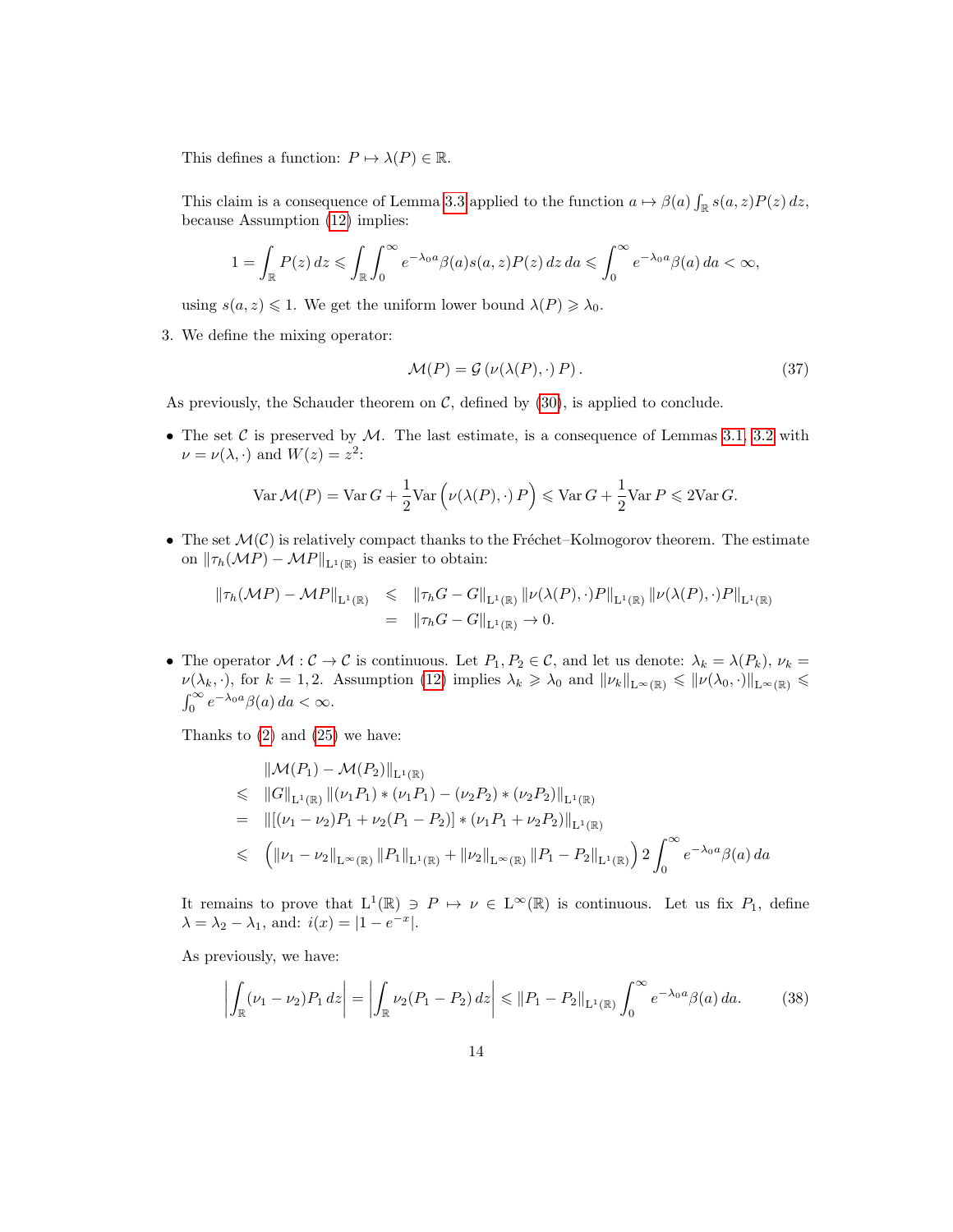Let us define the function  $I(\lambda)$  by:

<span id="page-14-0"></span>
$$
I(\lambda) := \int_{\mathbb{R}} \int_0^{\infty} i(\lambda a) e^{-\lambda_1 a} P_1(z) s(a, z) \beta(a) da dz
$$
  
\n
$$
= \left| \int_{\mathbb{R}} \int_0^{\infty} \left( 1 - e^{-(\lambda_2 - \lambda_1)a} \right) e^{-\lambda_1 a} P_1(z) s(a, z) \beta(a) da dz \right|
$$
  
\n
$$
= \left| \int_{\mathbb{R}} (\nu_1 - \nu_2) P_1 dz \right|.
$$
 (39)

The equalities hold because  $a \mapsto e^{-\lambda_1 a} - e^{-\lambda_2 a}$  has a constant sign.

It is easily checked that the function I enjoys the following properties of i:  $I(0) = 0$ , it is continuous, decreasing for  $\lambda \leq 0$  and increasing for  $\lambda \geq 0$ . In particular: as  $I(\lambda)$  goes to 0,  $|\lambda|$  tends to 0.

As  $||P_1 - P_2||_{\mathbf{L}^1(\mathbb{R})}$  goes to 0 we get that  $|\lambda| = |\lambda_2 - \lambda_1|$  tends to 0 thanks to [\(38\)](#page-13-0), [\(39\)](#page-14-0). Lastly:

$$
\|\nu_1 - \nu_2\|_{L^{\infty}(\mathbb{R})} \leqslant \int_0^{\infty} \left|e^{-\lambda_1 a} - e^{-\lambda_2 a}\right| \beta(a) da
$$

tends to 0 as  $|\lambda_1 - \lambda_2|$  goes to 0.

 $\Box$ 

# 4 Conclusions and perspectives

As the Kreĭn-Rutman theory could not be applied to Problems  $(7)$ ,  $(8)$ , because the operator  $\mathcal G$  is nor linear nor monotone, we used the Schauder fixed point theorem to prove the existence of principal eigenelements. Another difficulty was that the dispersion relation was not explicit. Using regularizing effects of the operator  $G$  and properties of moments we were able to build some convenient convex subset of  $L^1(\mathbb{R})$  on which the Schauder theorem was applied, to prove the joint existence of a principal eigenvector and of the corresponding principal eigenvalue.

The previous approach can be straightforwardly adapted to the case of a genetic component of offspring traits z being a convex combination of the parental traits  $z', z''$ :  $z = \alpha z' + \beta z''$  with  $\alpha + \beta = 1$  and  $0 < \alpha, \beta < 1$ . The resulting operator G is defined as:

$$
\mathcal{G}f(z) = \frac{1}{\int_{\mathbb{R}} f(x) dx} \iint_{\mathbb{R}^2} f(z') f(z'') G(z - (\alpha z' + \beta z'')) dz' dz'',
$$
  

$$
= \frac{1}{\alpha \beta} \frac{1}{\int_{\mathbb{R}} f(x) dx} \left( G * f\left(\frac{.}{\alpha}\right) * f\left(\frac{.}{\beta}\right) \right)(z).
$$

This operator conserves the 0th order and the 1st order moments, and the main confinement property remains true: for  $\varphi \in L^1(\mathbb{R})$  satisfying  $\int_{\mathbb{R}} \varphi(z) dz = 1$  and  $\int_{\mathbb{R}} z\varphi(z) dz = 0$ , we have:

$$
\operatorname{Var} \mathcal{G}(\varphi) = \operatorname{Var} G + (\alpha^2 + \beta^2) \operatorname{Var} \varphi,
$$

with  $\alpha^2 + \beta^2 < 1$ .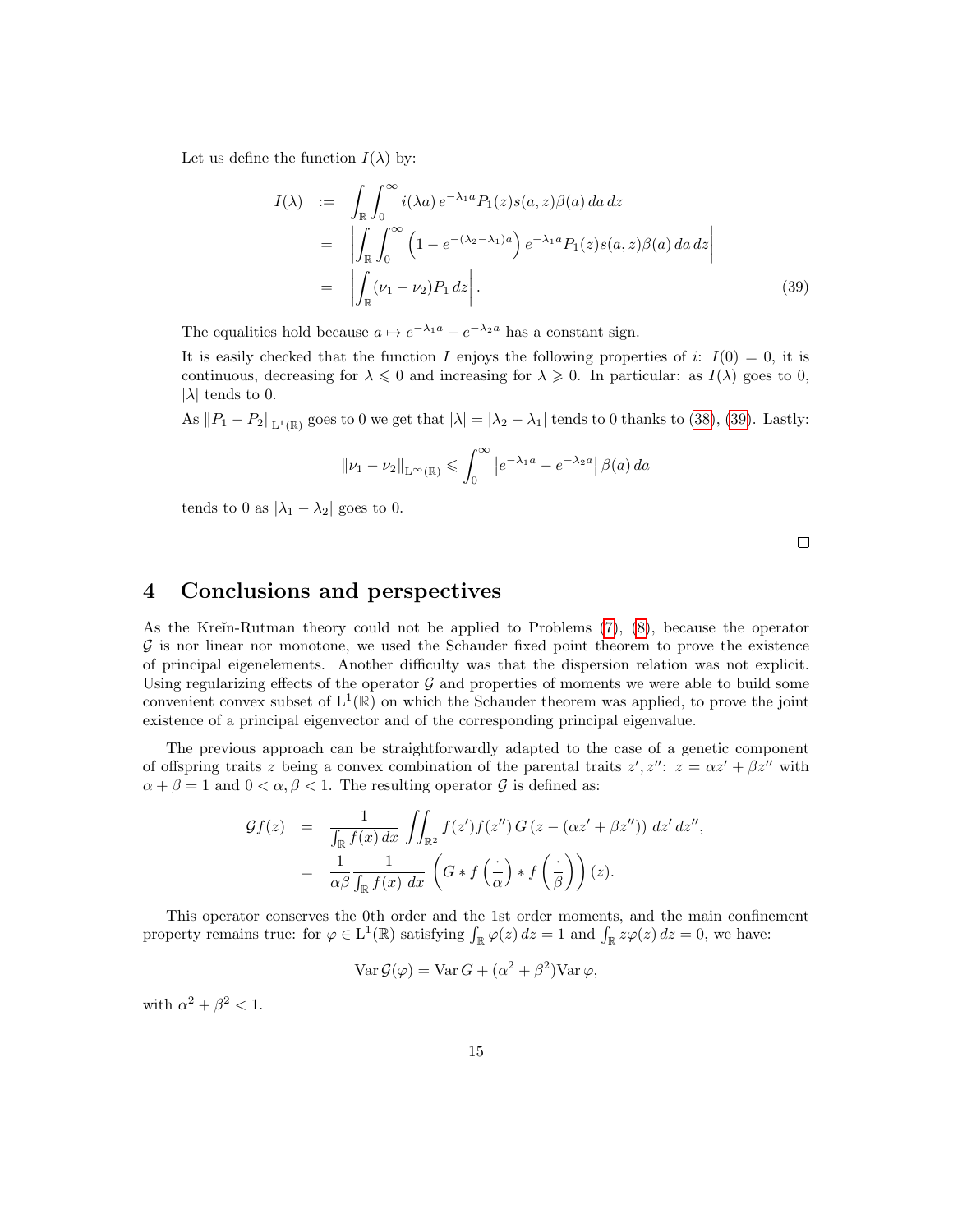It would be interesting to include more general birth rates than the constant ones in our analysis. Weither the principal eigenelements are unique or not is also an interesting question. As concerns the asymptotic behaviour of Equations [\(4\)](#page-1-0), [\(5\)](#page-2-0), convergence to natural attractors could be investigated:  $e^{-\lambda t}f(t,z) \to F(z)$ , resp.  $e^{-\lambda t}f(t,a,z) \to F(a,z)$ , in some weighted norm, where  $F(z)$ ,  $F(a,z)$  are defined by  $(7)$ ,  $(8)$ .

In the context of a changing environment, see [\[10\]](#page-16-11) for instance, we can assume that the optimal trait moves at a speed c, by changing the mortality rate  $\mu(z)$  by  $\mu(z-ct)$  in Equations [\(4\)](#page-1-0), [\(5\)](#page-2-0). For instance, for the homogeneous model, in the moving frame  $\tilde{z} = z - ct$ , Problem [\(7\)](#page-2-2) writes:

$$
\begin{cases}\n\lambda F(z) - c \partial_z F(z) + \mu(z) F(z) = \mathcal{G}(F)(z), \\
\int_{\mathbb{R}} F(z) dz = 1.\n\end{cases}
$$

For this problem, the function  $F$  cannot be supposed to be symmetric. Thus our confinement proof cannot be applied to this case. Other models could also be studied: cyclic changes of environment, space structured models with migration, see [\[10\]](#page-16-11).

Acknowledgments. The authors thank Dr. E. Bouin for fruitful discussions. T.B's, V.C.'s, ´ J.G.'s research is supported by the European Research Council (ERC) under the European Union's Horizon 2020 research and innovation programme, ERC Starting Grant MESOPROBIO No. 639638.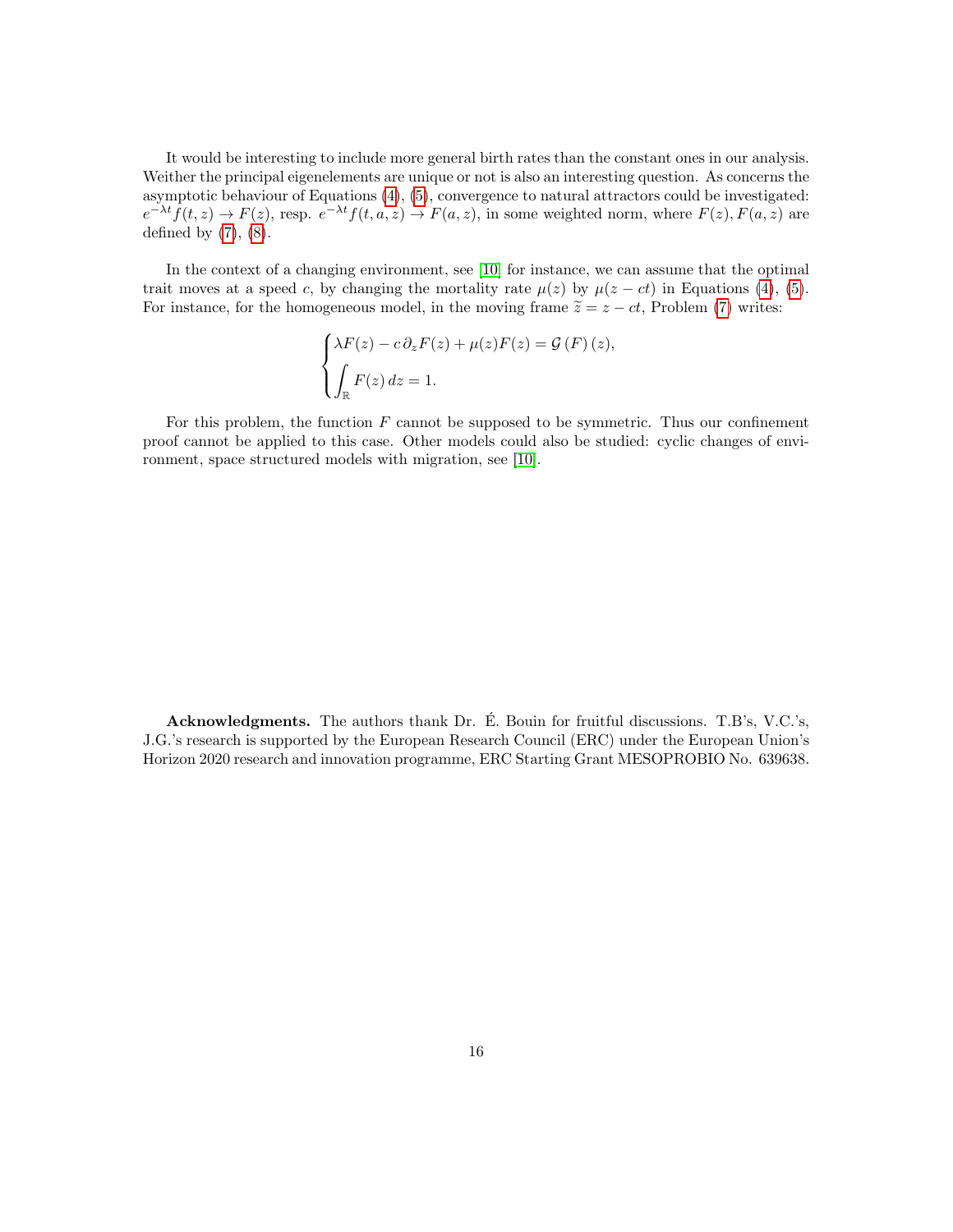# References

- <span id="page-16-12"></span>[1] P. A. Abrams. The fitness costs of senescence: the evolutionary importance of events in early adult life. Evolutionary Ecology, 5(4):343–360, 1991.
- <span id="page-16-6"></span>[2] M. Barfield, R. D. Holt, and R. Gomulkiewicz. Evolution in stage-structured populations. The American Naturalist, 177(4):397–409, 2011.
- <span id="page-16-4"></span>[3] N. H. Barton, A. M. Etheridge, and A. Véber. The infinitesimal model, 2016.
- <span id="page-16-13"></span>[4] A. Baudisch. Hamilton's indicators of the force of selection. Proceedings of the National Academy of Sciences of the United States of America, 102(23):8263–8268, 2005.
- <span id="page-16-5"></span>[5] M. G. Bulmer. *The mathematical theory of quantitative genetics*. Clarendon Press, 1980.
- <span id="page-16-0"></span>[6] R. Bürger. The Mathematical Theory of Selection, Recombination, and Mutation. Wiley Series in Mathematical & Computational Biology. Wiley, 2000.
- <span id="page-16-8"></span>[7] B. Charlesworth. Evolution in age-structured populations. Oxford University Press Oxford U.K., 1980.
- <span id="page-16-9"></span>[8] B. Charlesworth. Evolution in age-structured populations, volume 2. Cambridge University Press Cambridge U.K., 1994.
- <span id="page-16-10"></span>[9] B. Charlesworth. Patterns of age-specific means and genetic variances of mortality rates predicted by the mutation-accumulation theory of ageing. Journal of Theoretical Biology, 210(1):47–65, 2001.
- <span id="page-16-11"></span>[10] O. Cotto and O. Ronce. Maladaptation as a source of senescence in habitats variable in space and time. Evolution, 68(9):2481–2493, 2014.
- <span id="page-16-15"></span>[11] J. Coville. Singular measure as principal eigenfunction of some nonlocal operators. Applied Mathematics Letters, 26(8):831–835, 2013.
- <span id="page-16-14"></span>[12] R. Dautray and J. Lions. Analyse mathématique et calcul numérique pour les sciences et les techniques.
- <span id="page-16-3"></span>[13] L. Desvillettes, P. E. Jabin, S. Mischler, and G. Raoul. On selection dynamics for continuous structured populations. Communications in Mathematical Sciences, 6(3):729–747, 2008.
- <span id="page-16-2"></span>[14] O. Diekmann, P.-E. Jabin, S. Mischler, and B. Perthame. The dynamics of adaptation: an illuminating example and a Hamilton-Jacobi approach. *Theoretical population biology*, 67(4):257– 271, 2005.
- <span id="page-16-1"></span>[15] M. Doebeli, H. J. Blok, O. Leimar, and U. Dieckmann. Multimodal pattern formation in phenotype distributions of sexual populations. Proceedings of the Royal Society of London B: Biological Sciences, 274(1608):347–357, 2007.
- <span id="page-16-7"></span>[16] W. D. Hamilton. The moulding of senescence by natural selection. Journal of theoretical biology,  $12(1):12-45$ , 1966.